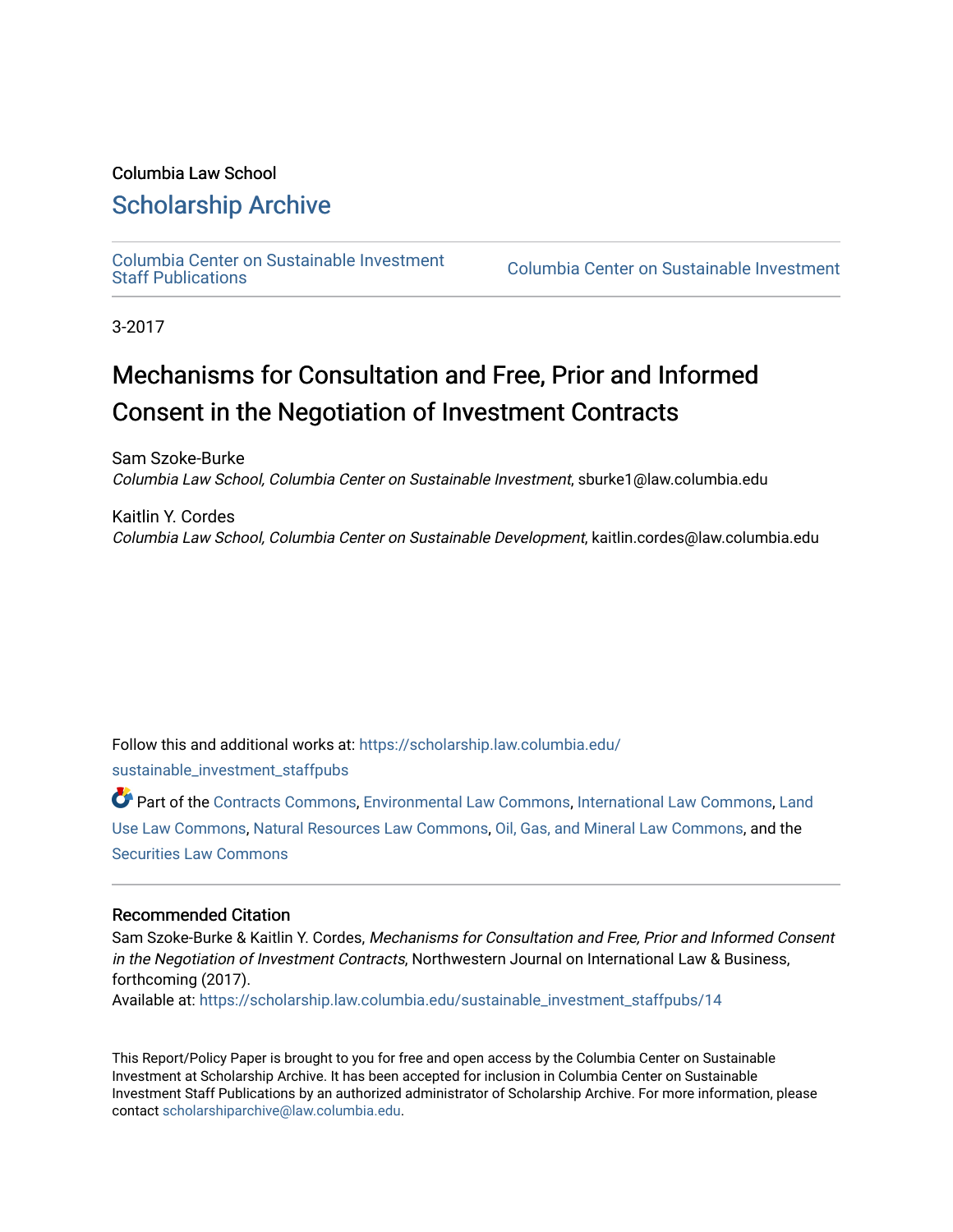

# **MECHANISMS FOR CONSULTATION AND FREE, PRIOR AND INFORMED CONSENT IN THE NEGOTIATION OF INVESTMENT CONTRACTS**

## **SAM SZOKE-BURKE AND KAITLIN Y. CORDES,**

Columbia Center on Sustainable Investment, USA s.burke@columbia.edu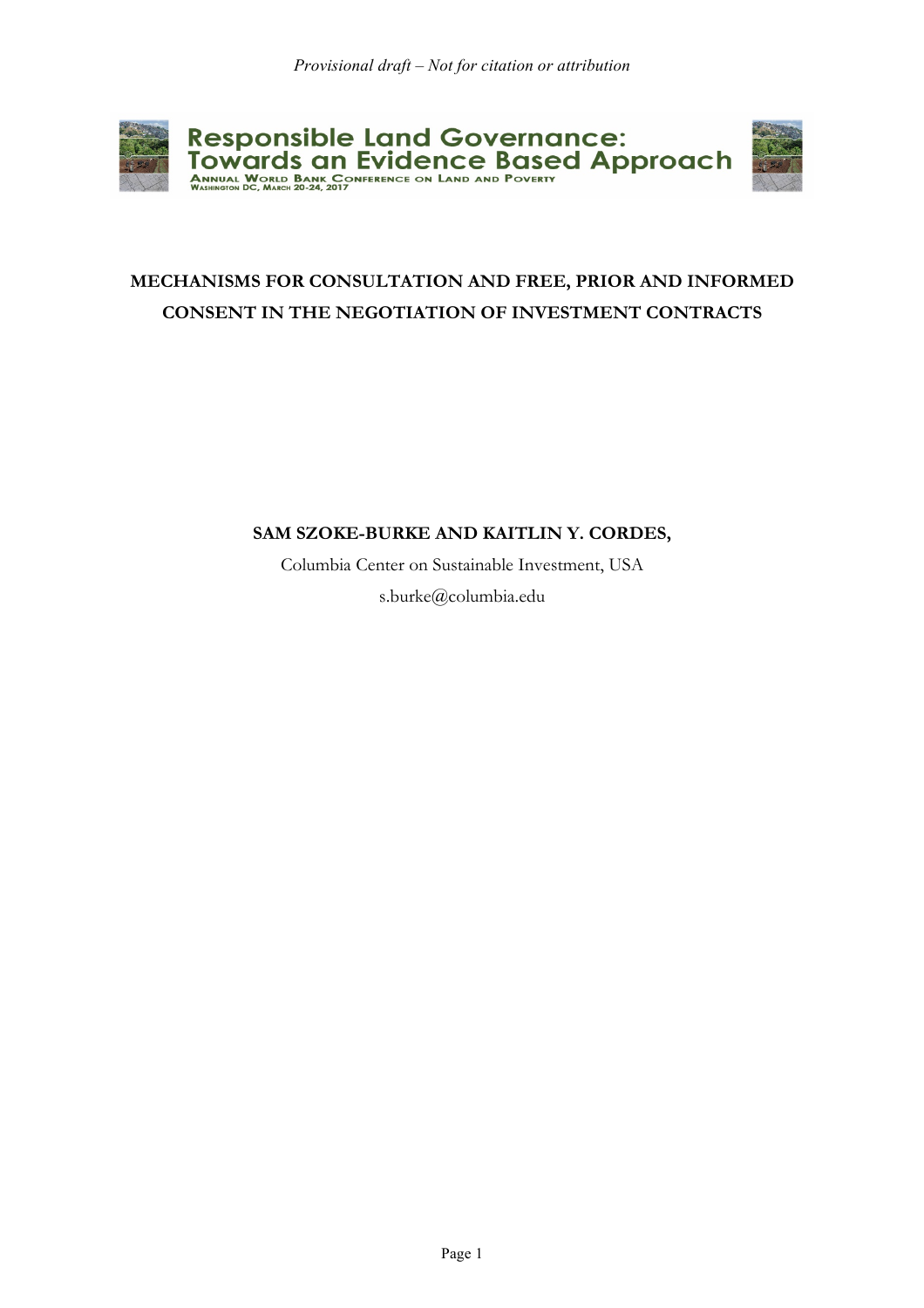

**Responsible Land Governance:** Towards an Evidence Based Approach ANNUAL WORLD BANK CONFERENCE ON LAND AND POVERTY



### **Abstract**

Investor-state contracts are regularly used in low- and middle-income countries to grant concessions for land-based investments, such as agricultural or forestry projects. These contracts are rarely negotiated in the presence of, or with meaningful input from, the people who risk being adversely affected by the project. This has serious implications for requirements for meaningful consultation, and, where applicable, free, prior, and informed consent (FPIC), and is particularly important in situations in which investor-state contracts grant the investor rights to lands or resources over which the community has legitimate claims.

The paper explores how consultation and FPIC processes can be integrated into investor-state contract negotiations, taking into account the practicalities of contract negotiations, to better safeguard the land rights and human rights of members of project-affected communities. Based on a review of relevant international law standards and guidance documents, as well as a close analysis of typical investor-state negotiations and of consultation and consent processes in other contexts, the paper provides various options that may be appropriate, depending on the local context and the community's resources and decision-making structures.

#### **Key words:**

Consent, Consultation, Contracts, Investment, Negotiations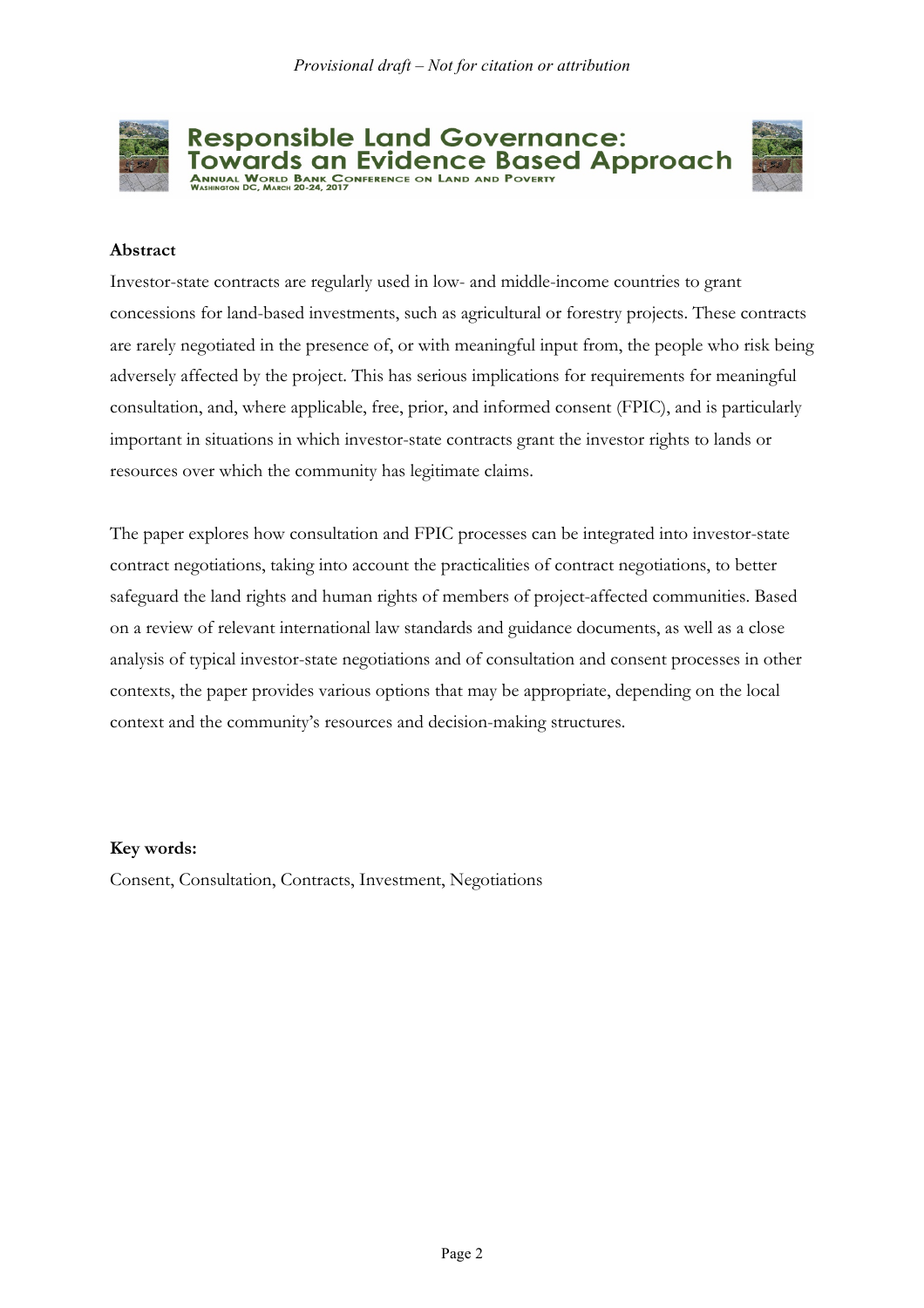### **Table of Contents**

| A proviso: consultation and FPIC processes must take place before authorization, and should be |  |
|------------------------------------------------------------------------------------------------|--|
|                                                                                                |  |
|                                                                                                |  |
|                                                                                                |  |
|                                                                                                |  |
|                                                                                                |  |
|                                                                                                |  |
|                                                                                                |  |
| Factors affecting increased community involvement in investment contract negotiations21        |  |
|                                                                                                |  |
|                                                                                                |  |
|                                                                                                |  |
|                                                                                                |  |
| Option three: Including the community as a party / Tripartite investment contracts28           |  |
|                                                                                                |  |
|                                                                                                |  |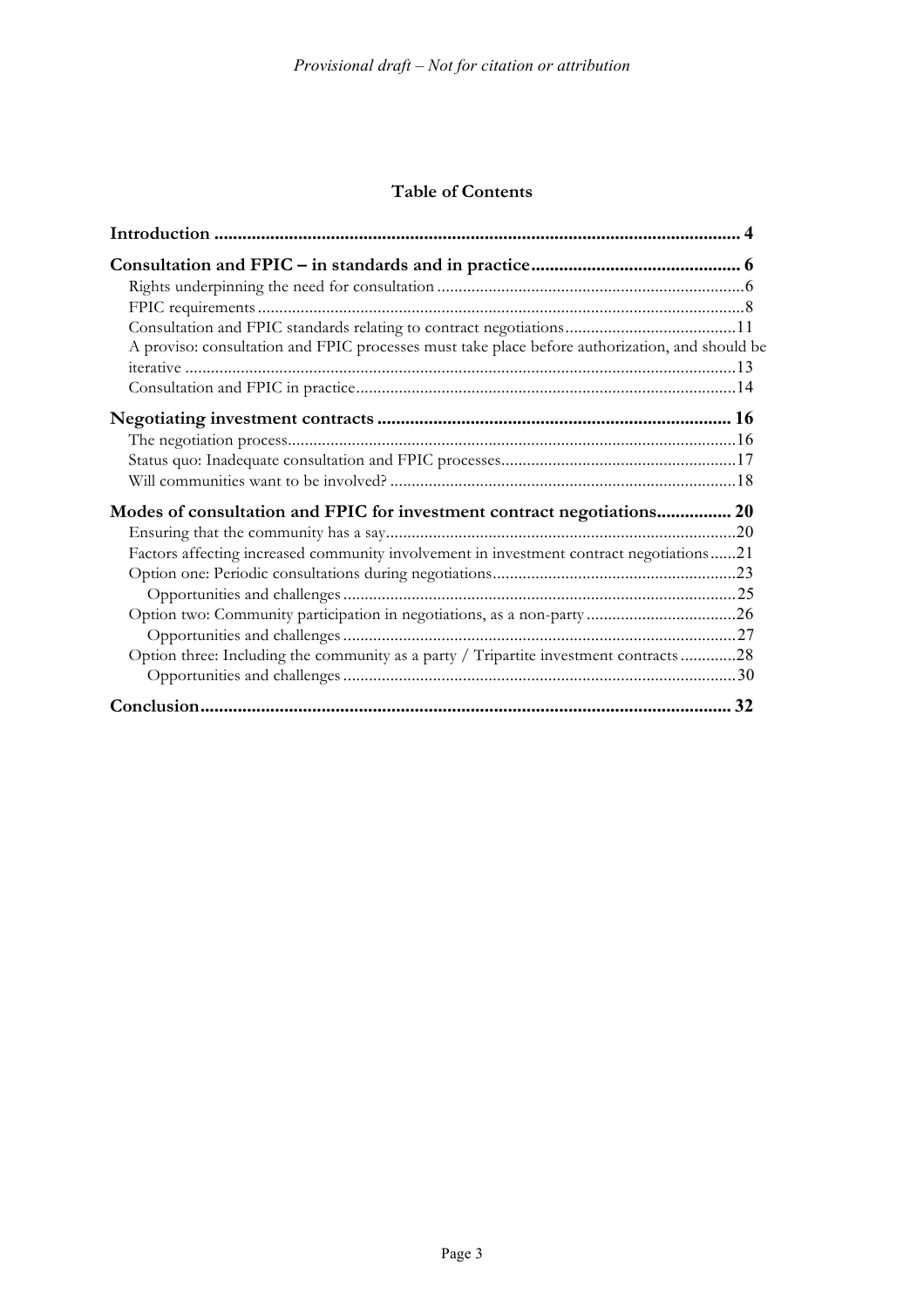#### **Introduction**

In many places, natural resource investments that involve concessions or leases for large swathes of land can pose significant threats to the land rights and human rights of local communities and their members. International law and guidance documents require meaningful consultation with, and in some cases the free, prior, and informed consent (FPIC) of, project-affected communities, and much work has been done to articulate how this can be implemented in practice. Yet one area that is less explored is whether, and if so how, FPIC and consultation processes can be built into negotiations of the investor-state contracts that grant concessions or lease land to investors.1

Investor-state contracts are regularly used in low- and middle-income countries to grant concessions or provide leases for natural resource investments, including agricultural, forestry, and extractive industry projects. These contracts, which are negotiated between host governments and investors, typically allocate rights to access and develop land and/or resources for the investment project, in exchange for revenue (through land rents, taxes, and other fees) and other potential benefits to the host government. They are rarely negotiated in the presence of, or with meaningful input from, the people who risk being adversely affected by the project, including those with legitimate claims to the lands or resources underlying the project. In such scenarios, requirements for meaningful consultation and, where applicable, FPIC—whether under international law, domestic law, or industry or finance-related standards—will often not be satisfied.

In other cases, domestic laws may require investors seeking access to land or resources to negotiate directly with community representatives or local authorities, rather than with the host government. This is more common for agricultural and forestry concessions than for extractive projects, as governments usually retain rights to sub-surface minerals under domestic law. Scenarios where investors must negotiate directly with community representatives or local authorities are outside the scope of this paper. That said, it should not be taken for granted that government obligations to ensure that community members have been consulted or, where relevant, have provided their FPIC to any transaction merely because a chief or other community representative or local authority was a party. On the contrary, such negotiations can concentrate power into the hands of local leaders who may not always be incentivized to act in the interests of the community, or to ensure the community remains abreast of developments and has

<sup>&</sup>lt;sup>1</sup> This paper also uses the term 'companies' to refer to investors who seek to establish, or actually carry out, a natural resource project in a host country.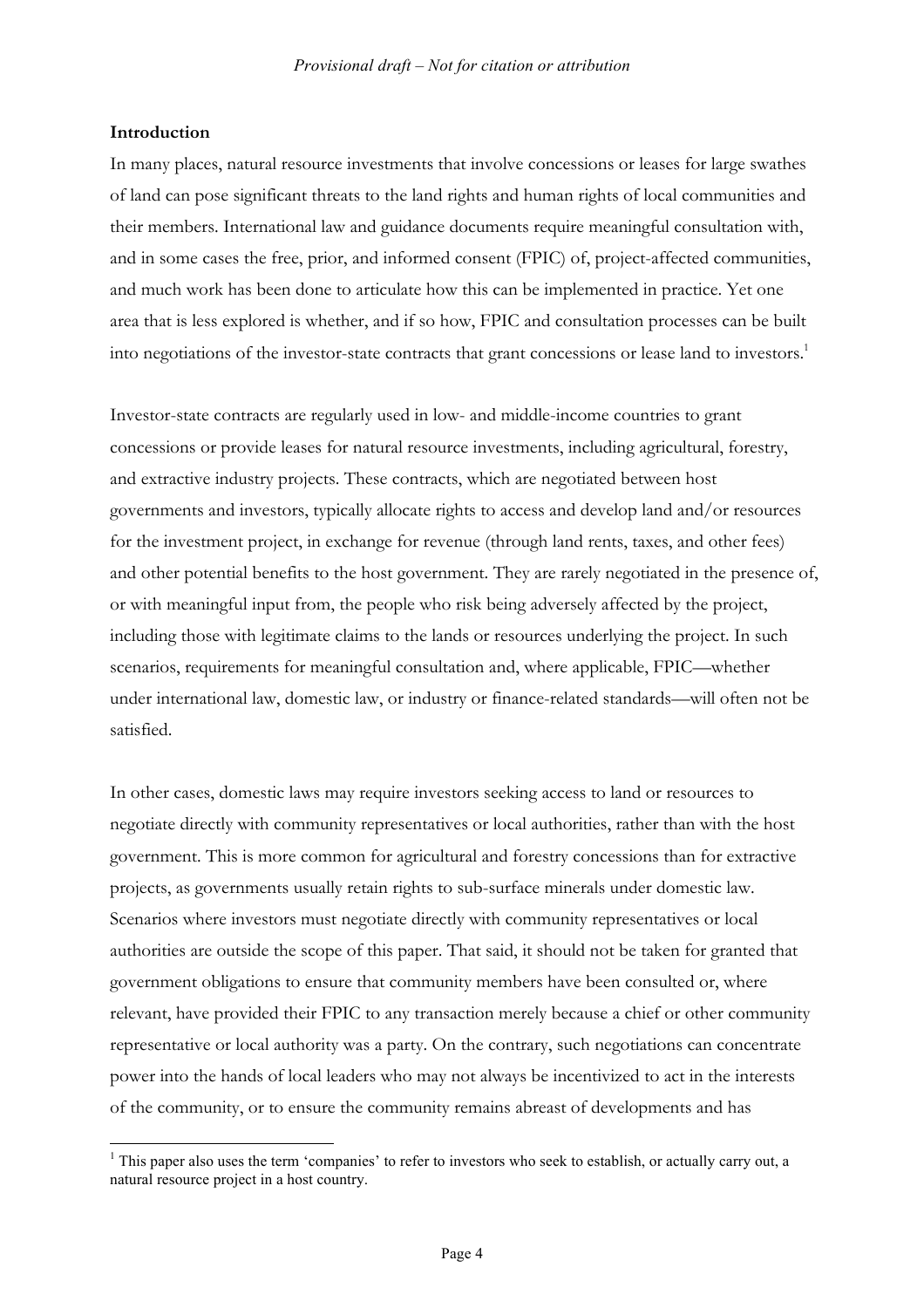provided its consent to proceed. In such cases there should therefore be a concerted effort to ensure that community members are adequately consulted and, where relevant, have provided their consent.

Of course, respect for FPIC goes far beyond simply inserting consent processes into an anticipated or ongoing negotiation between a host government and investor. FPIC, distilled to its essence, is about the right of indigenous people, and at times other communities, to decide for themselves how their lands and resources are used. To the extent that FPIC is required, communities must have far greater say in such decisions, including before the government decides on, or grants any authorizations for, a proposed investment project. Similarly, for consultation to be meaningful, communities must have the opportunity to shape decision-making on projects that will affect them. This, too, requires more than simply meeting with communities to discuss a proposed project in general terms, and should allow sufficient time for community perspectives to be incorporated into any decision-making regarding the proposed project. This paper thus considers consultation and FPIC processes tied to contract negotiations as mechanisms for continuing to ensure respect for rights to meaningful consultation and to FPIC, which require iterative and evolving processes; it does not advocate for such processes being the first or only opportunity for community input into decision-making.

After a spike in the negotiation of land deals for agricultural projects in the last decade, the "global rush for land" appears to be slowing—with a decrease in the reported number of investment contracts concluded between investors and host governments each year—though not stopping.<sup>2</sup> Development of new projects in the extractive industries also slowed in response to the dramatic drops in commodities prices that began midway through 2014, following the "commodity supercycle". <sup>3</sup> This creates a window of opportunity for developing better consultation and FPIC practices in relation to investment contract negotiations between investors and governments, by ensuring that communities whose lands or resources risk being affected are informed, and have the opportunity to participate in and influence decision-making regarding such negotiations. This paper does not endorse investment contracts as an optimal means of regulating resource investments; rather, it acknowledges the prevalence of such contracts in

<sup>&</sup>lt;sup>2</sup> Kerstin Nolte et al, *International Land Deals for Agriculture: Fresh insights from the Land Matrix: Analytical Report II (2016)*, 12.

<sup>3</sup> Lisa Sachs and Nicolas Maennling, "Resource Resilience: How to Break the Commodities Cycle," *World Politics Review* (2015), http://www.worldpoliticsreview.com/articles/15848/resource-resilience-how-to-break-thecommodities-cycle; Thomas Lassourd and David Manley, "Guest post: 10 consequences of the commodity crash," *beyondbrics* (2015).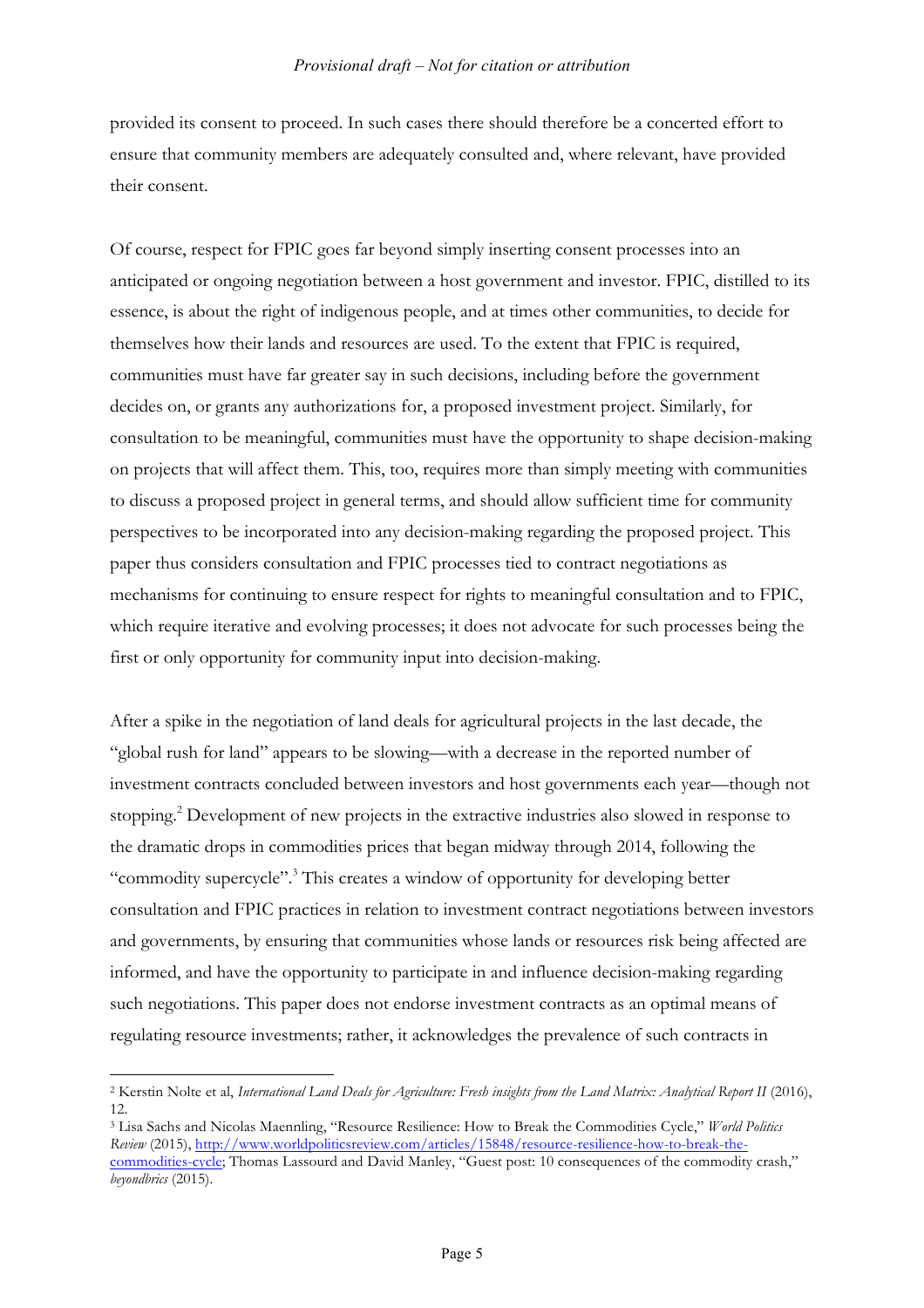current practices, and the need to ensure that governments comply with their consultation and FPIC obligations at the contract negotiation stage for as long as such contracts regulate such investments.

This paper is intended to assist stakeholders involved in or affected by natural resource investments, including project-affected communities, investors, and host governments, as well as civil society organizations and other actors working to make such investments more responsible. It seeks to have a practical impact by articulating options for consultation and FPIC processes that can be built into investment contract negotiations, and in analyzing their feasibility and the degree to which they allow for communities to be informed and to meaningfully participate in and influence contract negotiations. Underlying the consideration of these options is an assumption that current levels of community involvement at this stage are usually inadequate, and that, as mentioned above, community participation at the contract negotiation stage cannot constitute the earliest or full extent of consultation and FPIC processes that a government must carry out.

The paper starts by examining international standards and best practices for ensuring that communities are informed and can participate in and influence decision-making regarding resource investments, as well as the steps that some communities have taken in practice to organize and democratize decision-making around land and resource use. It then considers investment contract negotiation processes, which generally lack adequate community involvement, and potential community motivations for more direct involvement in those negotiations. After underlining factors that affect the feasibility of greater inclusion of community perspectives, the paper then sets out three options for community participation in what have typically been investor-state negotiations, considering the opportunities and challenges of each option in ensuring an inclusive and participatory negotiation process.

#### **Consultation and FPIC – in standards and in practice**

#### Rights underpinning the need for consultation

Human rights principles set out various entitlements to information and participation for communities who may potentially be affected by a natural resource investment. These and other rights can be interpreted as requiring governments to meaningfully consult with such communities. Key elements of consultation for communities in the context of a natural resource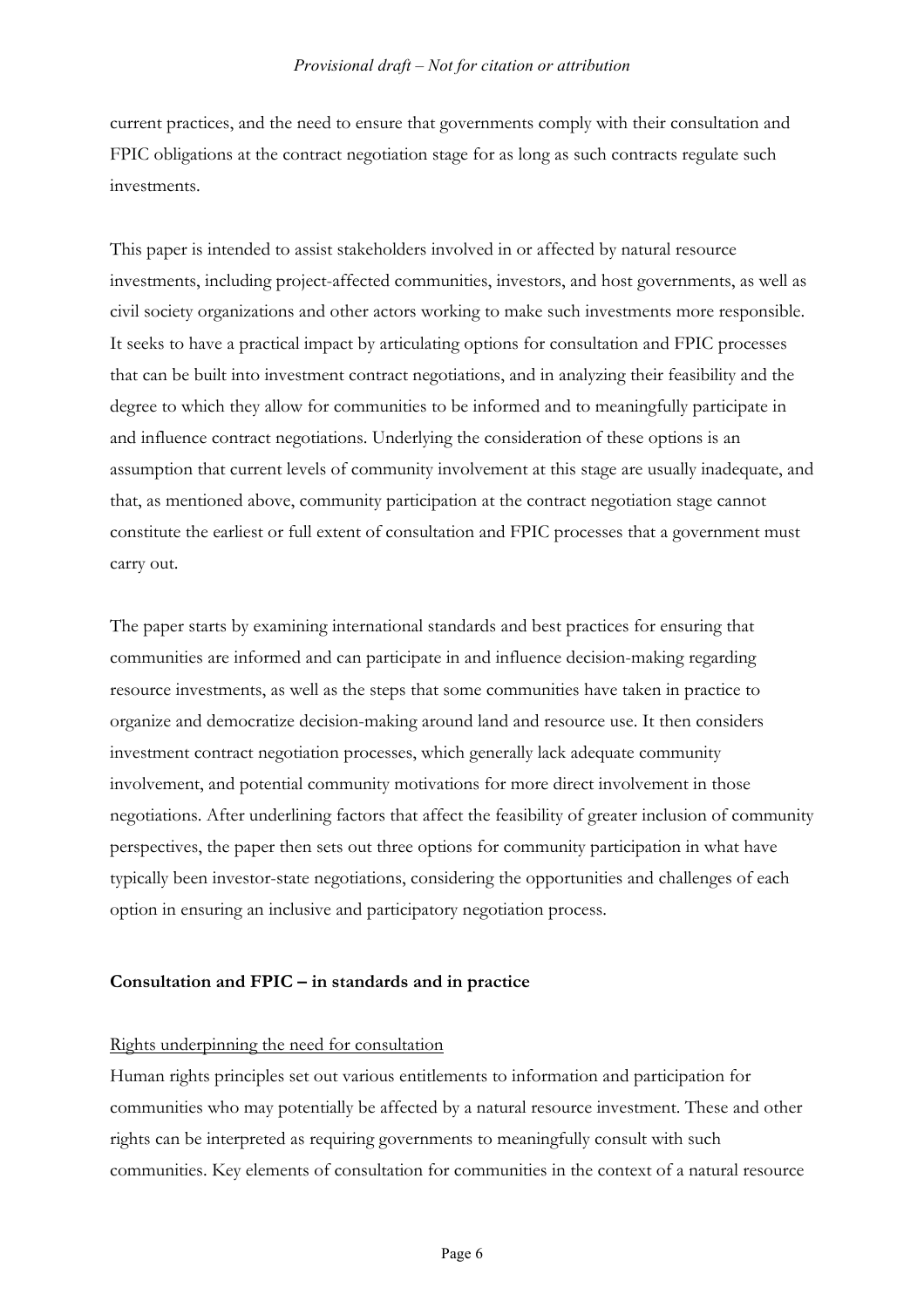project that risks affecting them include: having access to all relevant information regarding the project in a understandable format; having the opportunity to deliberate internally and communicate community priorities to the government and investor; and being able to participate in and influence relevant decisions regarding the project to the extent that such decisions will affect the community's rights or lands or resources.

All community members have a right to information; this is found in the protection of freedom of expression, which includes the freedom to seek and receive information. <sup>4</sup> The Inter-American Court of Human Rights has held that this right establishes a positive obligation on states to provide information of public interest upon request, <sup>5</sup> which can include information regarding foreign investment contracts. <sup>6</sup> In the context of a natural resource investment, the right to information may cover information regarding the project's impacts on the environment, $\frac{7}{1}$  the fulfillment of mandates by public bodies concerned with investment,<sup>8</sup> and the project's health impacts.<sup>9</sup>

Potentially affected communities also have a right to take part in public affairs,<sup>10</sup> which under the International Covenant on the Elimination of All Forms of Racial Discrimination extends beyond voting and standing for election to include participation of ethnic minorities in "the conduct of public affairs at any level."<sup>11</sup> The UN High Commissioner for Human Rights, while not a source of binding jurisprudence, has interpreted the right to take part in public affairs as including entitlements "to be fully involved in and to effectively influence public decision-making processes that affect them,"12 and "to be consulted and to be provided with equal and effective

<sup>4</sup> ICCPR, art 19.2.

<sup>5</sup> *Case of Claude Reyes v. Chile*, 2006 Inter-American Court of Human Rights (ser. C) No. 151, 19, September 2006, 41 (applying Art 9(1) of the American Convention on Human Rights, which uses identical language, namely that "Every individual shall have the right to receive information").

<sup>6</sup> *Case of Claude Reyes v. Chile*, *supra*, para. 73.

<sup>7</sup> *Case of Claude Reyes v. Chile*, *supra*, para. 73; Mrs Fatma Zohra Ksentini, Special Rapporteur to the Commission on Human Rights, *Human Rights and The Environment*, 6 July 1994, UN Doc. E/CN.4/Sub.2/1994/9, paras. 180, 203-216.

<sup>8</sup> *Case of Claude Reyes v. Chile*, *supra*, para. 73.

<sup>9</sup> Committee on Economic, Social and Cultural Rights, *General Comment 14 on the Right to Health*, U.N. Doc. E/C.12/2000/4 (2000), paras. 8, 11, 44.

<sup>10</sup> ICCPR, art. 25. For a more detailed discussion of this right as it applies to transparency in land investments see Jesse Coleman and Kaitlin Cordes, *Articulating a Rights-Based Argument for Land Contract Transparency* (forthcoming), *http://ccsi.columbia.edu/work/projects/transparency-in-land-based-investment/.*

<sup>&</sup>lt;sup>11</sup> International Covenant on the Elimination of All Forms of Racial Discrimination, art. 5(c).

<sup>12</sup> Office of the UN High Commissioner for Human Rights, *Report on the Promotion, protection and implementation of the right to participate in public affairs in the context of the existing human rights law: best practices, experiences, challenges and ways to overcome them* (2015) UN Doc. A/HRC/30/26, para. 9.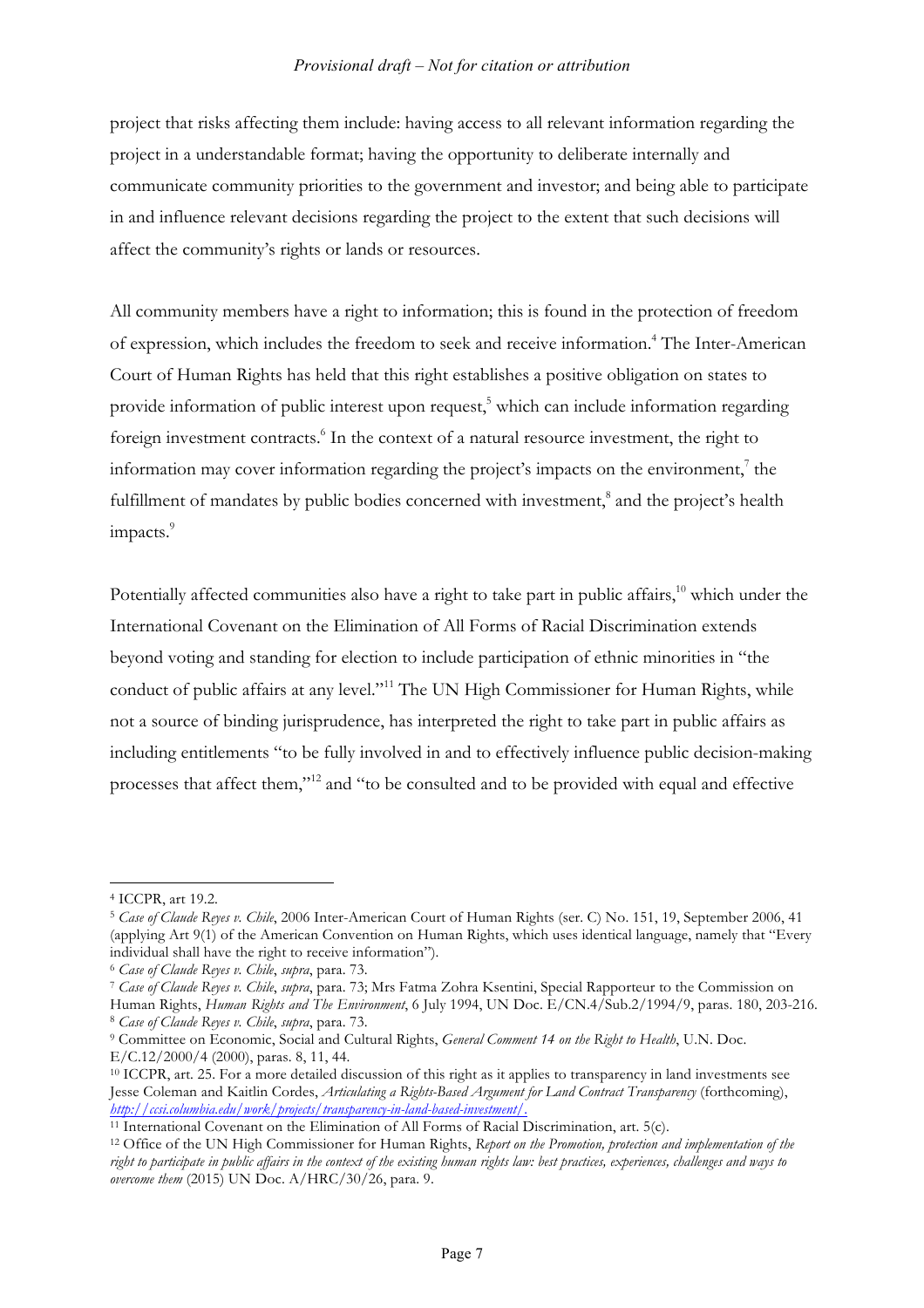opportunities to be involved in decision-making processes on all matters of public concern."13 The Inter-American Court has also upheld rights of communities with a "special relationship" to the land, such as those who draw spiritual or cultural importance from the land, to effectively participate in decisions affecting their lands and resources.<sup>14</sup>

#### FPIC requirements

The FPIC requirement features many of the elements discussed under consultation, above, while also places additional control in the hands of relevant communities by focusing on the provision of the community's consent. This element can change power dynamics with governments or investors, increasing the community's bargaining power. Requiring governments to obtain a community's consent also encourages consultations to be conducted with a view to reaching consensus, which can help to ensure consultations are meaningful, and that community perspectives are actually incorporated into proposals regarding project design.

Governments' legal obligations regarding FPIC often extend far beyond what is commonly acknowledged by governments themselves. Obligations to obtain the FPIC of indigenous and tribal communities in the context of projects that stand to affect their access to lands, territories and resources are contained in various treaties and guidelines. The consent requirement for governments contemplating relocation of an indigenous people in the ILO's Convention concerning Indigenous and Tribal Peoples in Independent Countries <sup>15</sup> is the only legally binding international treaty provision that explicitly discusses consent as it may apply in the context of natural resource-based investments. However, most states have ratified at least one, and often many more, treaties that have been authoritatively interpreted to require FPIC. These include the International Covenant on Civil and Political Rights,<sup>16</sup> the American Convention on Human Rights,<sup>17</sup> and the African Charter on Human and Peoples Rights,<sup>18</sup> among other treaties. Rights

 $\overline{a}$ <sup>13</sup> Office of the UN High Commissioner for Human Rights, *Report on Factors that impede equal political participation and steps to overcome those challenges* (2014) UN Doc. A/HRC/27/29, para. 89.

<sup>14</sup> Inter-American Court of Human Rights, *Case of the Moiwana Community v. Suriname*, Judgment of June 15, 2005, paras. 131-134; Inter-American Court of Human Rights, *Case of the Saramaka People v. Suriname*, Judgment of November 28, 2007, paras. 82-86.

<sup>15</sup> International Labour Organization, *Convention concerning Indigenous and Tribal Peoples in Independent Countries* ("ILO C169"), June 27, 1989, 1650 U.N.T.S 383, Art 16(2). The article goes on to set out alternative requirements for when such consent cannot be obtained.

<sup>16</sup> *Ángela Poma Poma v. Peru*, Human Rights Committee, Communication No. 1457/2006, 27 March 2009, U.N. Doc. CCPR/C/95/D/1457/2006, para. 7.6.

<sup>17</sup> Inter-American Court of Human Rights, *Case of the Saramaka People v. Suriname,* (Ser. C) No. 172, Judgment of November 28, 2007, para. 129.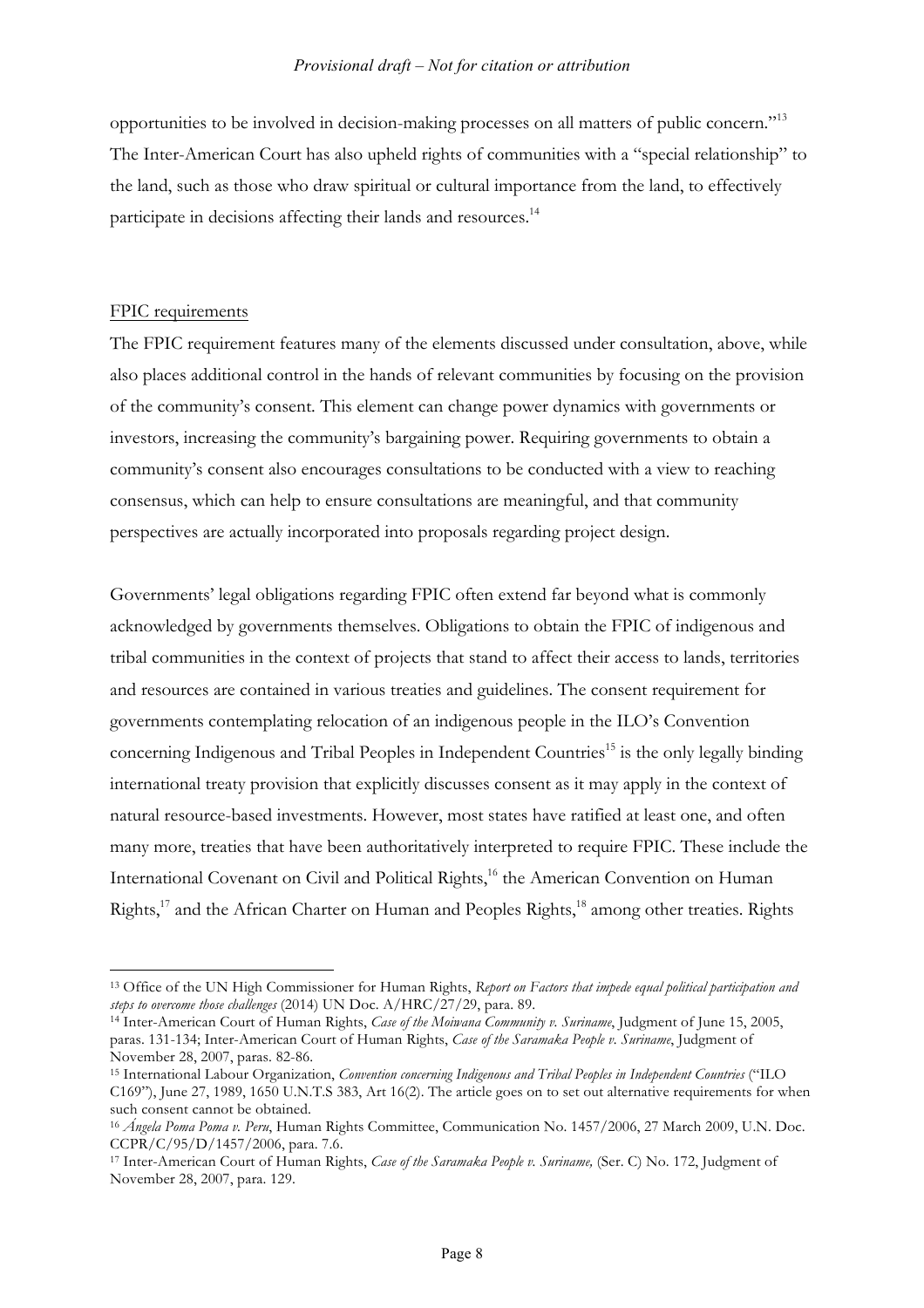that have been regarded as forming a basis for FPIC include minority rights to enjoy culture,<sup>19</sup> freedom of religion,<sup>20</sup> and rights to self-determination,<sup>21</sup> property and resources,<sup>22</sup> and development,<sup>23</sup> among others. The United Nations' Committee on Economic, Social and Cultural Rights and Committee on the Elimination of Racial Discrimination have also recommended that consent processes apply in the context of non-indigenous communities, including "local communities,"24 "ethnic groups,"25 "afro-Colombian people,"26 and "vulnerable communities, including pastoralist and hunter-gatherer communities."<sup>27</sup> FPIC requirements for any project affecting an indigenous people's lands, territories or other resources are also contained in the United Nations Declaration on the Rights of Indigenous Peoples, which is not technically binding, but is regarded as synthesizing various customary international law principles; similar FPIC requirements are echoed by the Voluntary Guidelines on the Responsible Governance of Tenure of Land, Fisheries and Forests ("Voluntary Guidelines"), <sup>28</sup> another soft law document.

How FPIC is implemented in practice will vary from case to case, but some core components are required. The government is obligated to engage directly with the community through the community's own representative decision-making structures, and to make good faith efforts to reach agreement on just terms.<sup>29</sup> The government must also find ways to mitigate power

<sup>21</sup> International Law Association, *Resolution No. 5/2012: Rights of Indigenous Peoples*, section I, para. 5 (concluding that states are obliged by "customary and applicable convention international law" to ensure FPIC and the rights to participation and consultation as a prerogative of the obligation to recognize and promote the right of indigenous peoples to autonomy or self-government); Cathal Doyle and Jill Cariño, *Making Free, Prior & Informed Consent a Reality*, *Indigenous Peoples and the Extractive Sector* (2013), http://www.ecojesuit.com/wp-content/uploads/2014/09/Making-FPIC-a-Reality-Report.pdf; Emily Greenspan, *Free, Prior, and Informed Consent in Africa: An emerging standard for extractive industry projects* (2014), 5.

<sup>24</sup> Committee on Economic, Social and Cultural Rights*, Concluding Observations -* Mexico, UN Doc. E/C.12/MEX/CO/4, June 9, 2006, para. 28.

E/C.12/COL/CO/, June 7, 2010, para. 9.

<sup>28</sup> U.N.G.A. Res. 61/295, Declaration on the Rights of Indigenous Peoples (2007) ("UNDRIP"), Art 32(2).

<sup>&</sup>lt;u>.</u> <sup>18</sup> African Commission on Human and Peoples' Rights, *276/03 Centre for Minority Rights Development (Kenya) and Minority Rights Group International on behalf of Endorois Welfare Council v. Kenya*, para. 291 (May 2009).

<sup>19</sup> *Ángela Poma Poma v. Peru*, *supra*, para. 7.7; *Centre for Minority Rights Development (Kenya) and Minority Rights Group International on behalf of Endorois Welfare Council v. Kenya*, *supra*, para. 251.

<sup>&</sup>lt;sup>20</sup> Centre for Minority Rights Development (Kenya) and Minority Rights Group International on behalf of Endorois Welfare Council v. *Kenya*, *supra*, para. 173.

<sup>&</sup>lt;sup>22</sup> Centre for Minority Rights Development (Kenya) and Minority Rights Group International on behalf of Endorois Welfare Council v. *Kenya*, *supra*, paras. 162, 238, 268, 291.

<sup>23</sup> *Centre for Minority Rights Development (Kenya) and Minority Rights Group International on behalf of Endorois Welfare Council v. Kenya*, *supra*, paras. 291, 298.

<sup>25</sup> UN Committee on the Elimination of Racial Discrimination, *Consideration of Reports Submitted by States Parties under Article 9 of the Convention, Concluding Observations - Lao People's Democratic Republi*c, UN Doc. CERD/C/LAO/CO/15, April 18, 2005, para. 18.

<sup>26</sup> Committee on Economic, Social and Cultural Rights*, Concluding Observations - Colombia*, UN Doc.

<sup>27</sup> Committee on Economic, Social and Cultural Rights*, Concluding Observations on the initial to 3rd reports of the United Republic of Tanzania,* UN Doc. E/C.12/TZA/CO/1-3, December 13, 2012, para. 22.

<sup>29</sup> *Report of the International Workshop on Methodologies Regarding Free Prior and Informed Consent,* UN Doc. E/C.19/2005/3, endorsed by the UN Permanent Forum on Indigenous Issues (2005), para. 47; James Anaya and Sergio Puig,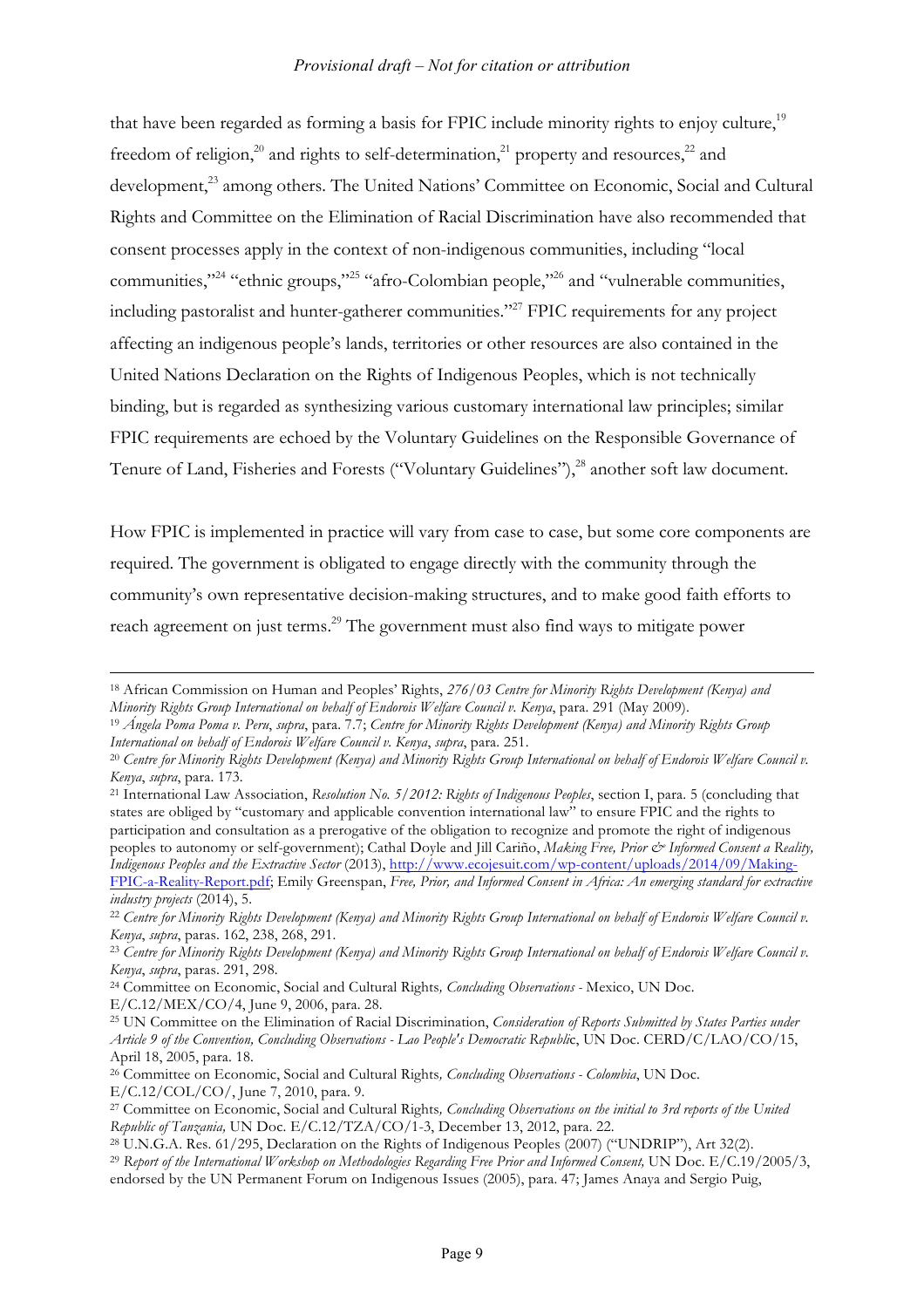imbalances between the community and other actors, such as investors, to ensure that any consent obtained is "*free*" from coercion or manipulation.<sup>30</sup> Consultation and consent processes must be conducted sufficiently "*prior*" to the granting of authorizations and the commencement of the project, with relevant information regarding the project provided in an accessible format so that the community is "*informed*."<sup>31</sup> For the FPIC standard to be met, the government must also obtain the community's "*consent*." The Inter-American Court of Human Rights, regional human rights commissions, and United Nations experts have found that proceeding with a project where consent was not provided<sup>32</sup> breached the FPIC standard.<sup>33</sup>

While governments are the primary duty-bearers of obligations under international human rights law, businesses have responsibilities to respect human rights, which includes respect for FPIC rights. More generally, soft law instruments like the UN Guiding Principles on Business and Human Rights (UNGPs) set out the need for strong human rights due diligence and consultation processes.34 The Principles for Responsible Contracts, annexed to the UNGPs, also emphasize the need for an "effective community engagement plan through [the project's] life cycle."<sup>35</sup> Outside of explicit human rights frameworks, businesses have increasingly embraced commitments to FPIC, both through certifications schemes and through specific company policies. These FPIC commitments often apply to all local communities. For example, the Forest Stewardship Council's International Standard<sup>36</sup> and the Roundtable on Sustainable Palm Oil's

<u>.</u>

<sup>33</sup> Inter-American Court of Human Rights, *Case of the Saramaka People v. Suriname. Preliminary Objections, Merits, Reparations and Costs*, (Ser. C) No. 172, para. 134; *Centre for Minority Rights and Development & Others v Kenya* (2009) AHRLR 75, para. 291; Inter-American Commission on Human Rights, *Indigenous peoples, Afro-descendent communities, and natural resources: Human rights protection in the context of extraction, exploitation, and development activities* (2016), 93; Report of the Special Rapporteur on the situation of human rights and fundamental freedoms of indigenous people, UN Doc. E/CN.4/2003/90, (2003), para. 66; Emily Greenspan, *The right to say "No": Indigenous rights experts weigh in on community consent* (2015) (quoting Inter-American Commission on Human Rights chair Rose-Marie Belle Antoine and United Nations special rapporteur on the rights of indigenous peoples Victoria Tauli-Corpuz).

*Mitigating State Sovereignty: The Duty to Consult with Indigenous Peoples | Arizona Legal Studies Discussion Paper No. 16-42* (2016), 23-24.

<sup>30</sup> *Report of the International Workshop on Methodologies Regarding Free Prior and Informed Consent, supra*, para. 46(i); Anaya and Puig, *supra*, 23-24.

<sup>31</sup> *Report of the International Workshop on Methodologies Regarding Free Prior and Informed Consent*, *supra*, para. 46(i); Anaya and Puig, *supra*, 24.

<sup>32</sup> For a contrary view regarding the requirement to obtain consent, see Anaya and Puig, *supra*, 2 and 18 (focusing on FPIC as a duty for meaningful consultation, which acts as a balancing function to mitigate adverse impacts on the human rights of indigenous peoples) and Former Special Rapporteur on the rights of indigenous peoples, James Anaya, *Extractive industries and indigenous peoples*, UN Doc. A/HRC/24/41 (1 July 2013), paras. 31-36 (discussing exceptions to the general FPIC requirement).

<sup>34</sup> U.N. Special Rep. of the Secretary-General on the Issue of Human Rights and Transnational Corporations and Other Business Enterprises, *Guiding Principles on Business and Human Rights: Implementing the United Nations "Protect, Respect and Remedy" Framework*, UN Doc. A/HRC/17/31 (Mar. 21, 2011), para. 18(b).

<sup>35</sup> U.N. Special Rep. of the Secretary-General on the Issue of Human Rights and Transnational Corporations and Other Business Enterprises, *Principles for Responsible Contracts: Integrating the Management of Human Rights Risks into State-Investor Contract Negotiations: Guidance for Negotiators*, UN Doc. A/HRC/17/31/Add.3 (2011), p. 24. <sup>36</sup> Forest Stewardship Council, FSC® International Standard, FSC Principles and Criteria for Forest Stewardship,

FSC-STD-01-001 V5-1 EN, Art. 4.8.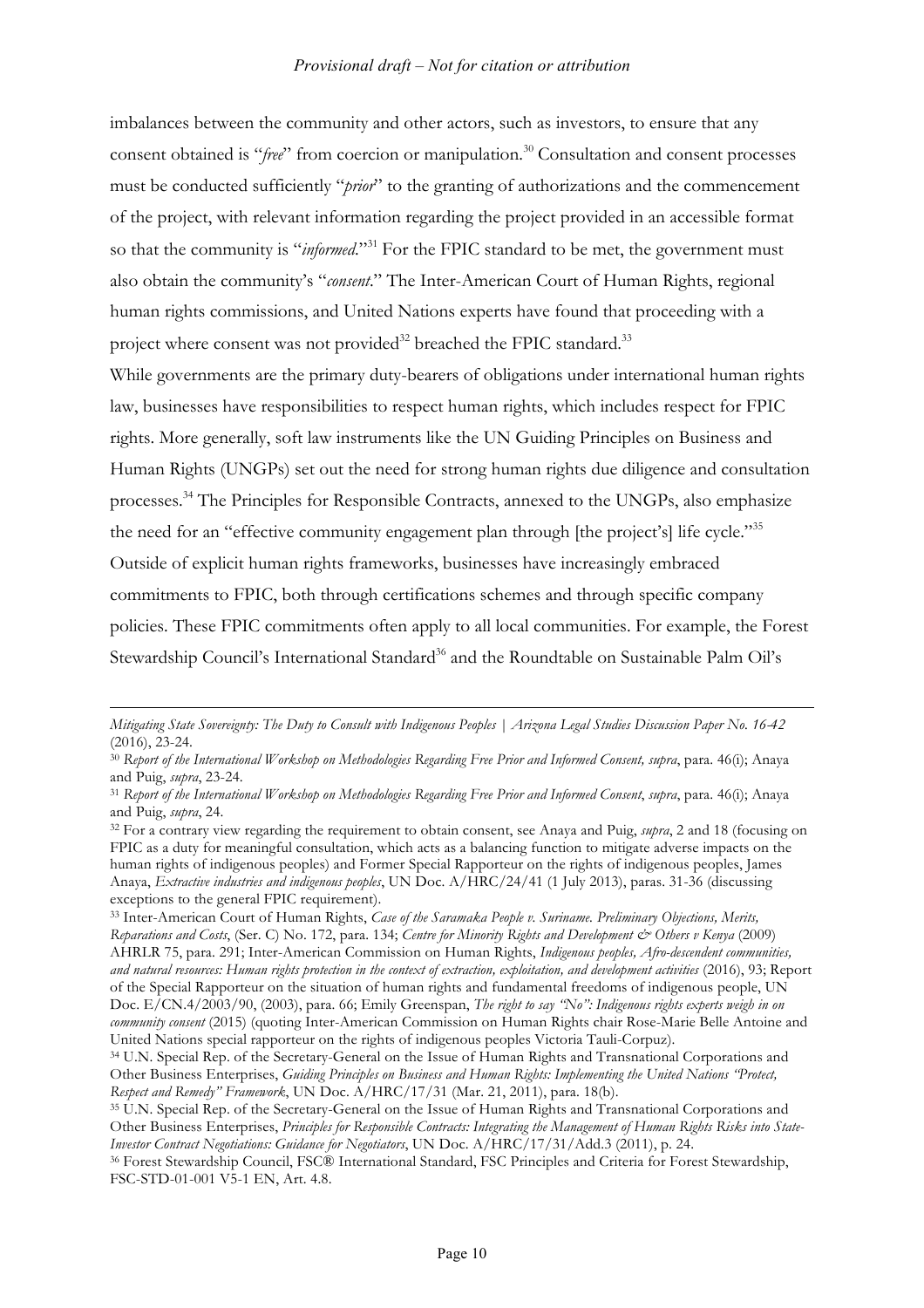Principles and Criteria for Sustainable Palm Oil Production<sup>37</sup> set out FPIC requirements for all relevant local communities for different aspects of forestry and palm oil concessions, respectively. Individual food and beverage companies have also made overarching commitments to FPIC.38

#### Consultation and FPIC standards relating to contract negotiations

This paper seeks to develop ideas around the potential means of operationalizing consultation and FPIC in the negotiation of investment contracts for natural resource projects. This is needed: although several guidance highlight the need for consultation with, or informed participation of, affected communities in the negotiation of investment contracts, none provide detailed guidance on how this could be undertaken in practice. Moreover, while guidance documents exhort that legitimate tenure right holders be included in project design or negotiations, they too do not explain the mechanisms for how this would occur or the link to investor-state negotiations.

For example, one set of principles that provides some guidance specific to investment contracts is the Principles for Responsible Contracts, which set out that "consultation with the affected communities and individuals should take place before the contract is finalized."<sup>39</sup> These Principles also emphasize the need for community engagement plans, but do not explore in great detail the specific consultation and FPIC processes that could be employed for contract negotiations. Similarly, the African Union's Guiding Principles on Large Scale Land Based Investments in Africa also assert that communities affected by large-scale land-based investment should be "provided sufficient information, consulted on their views prior to finalizing [largescale land-based investment] agreements and [have] these views taken into consideration."<sup>40</sup> The Voluntary Guidelines also note that "[a]ll forms of transactions in tenure rights as a result of investments in land, fisheries and forests should be done transparently" and that "[c]ontracting parties should provide comprehensive information to ensure that all relevant persons are engaged and informed in the negotiations, and should seek that the agreements are documented and

<sup>38</sup> See, e.g., Coca-Cola Company, *The Coca-Cola Company Commitment - Land Rights and Sugar* (stating that "[t]he Coca-Cola Company will adhere to the principle of Free, Prior and Informed Consent across our operations (including bottling partners) and will require our suppliers to adhere to this principle."), http://assets.cocacolacompany.com/6b/65/7f0d386040fcb4872fa136f05c5c/proposal-to-oxfam-on-land-tenure-and-sugar.pdf.

<sup>39</sup> *Principles for Responsible Contracts*, *supra*, Principle 7, at 24.

<sup>37</sup> Roundtable for Sustainable Palm Oil, *Principles and Criteria for Sustainable Palm Oil Production* (2007), Criteria 2.3, 7.5 and 7.6.

<sup>40</sup> African Union, African Development Bank and United Nations Economic Commission for Africa, *Guiding Principles on Large Scale Land Based Investments in Africa* (2014), Principle 9, at 15. See also p. 13: "In order that decisions on LSLBI respond to local and national development priorities, devolution of decision-making authority to appropriate levels, meaningful participation by those affected by the investments in decision-making are required along with transparency throughout the negotiation, approval, contracting and implementation process."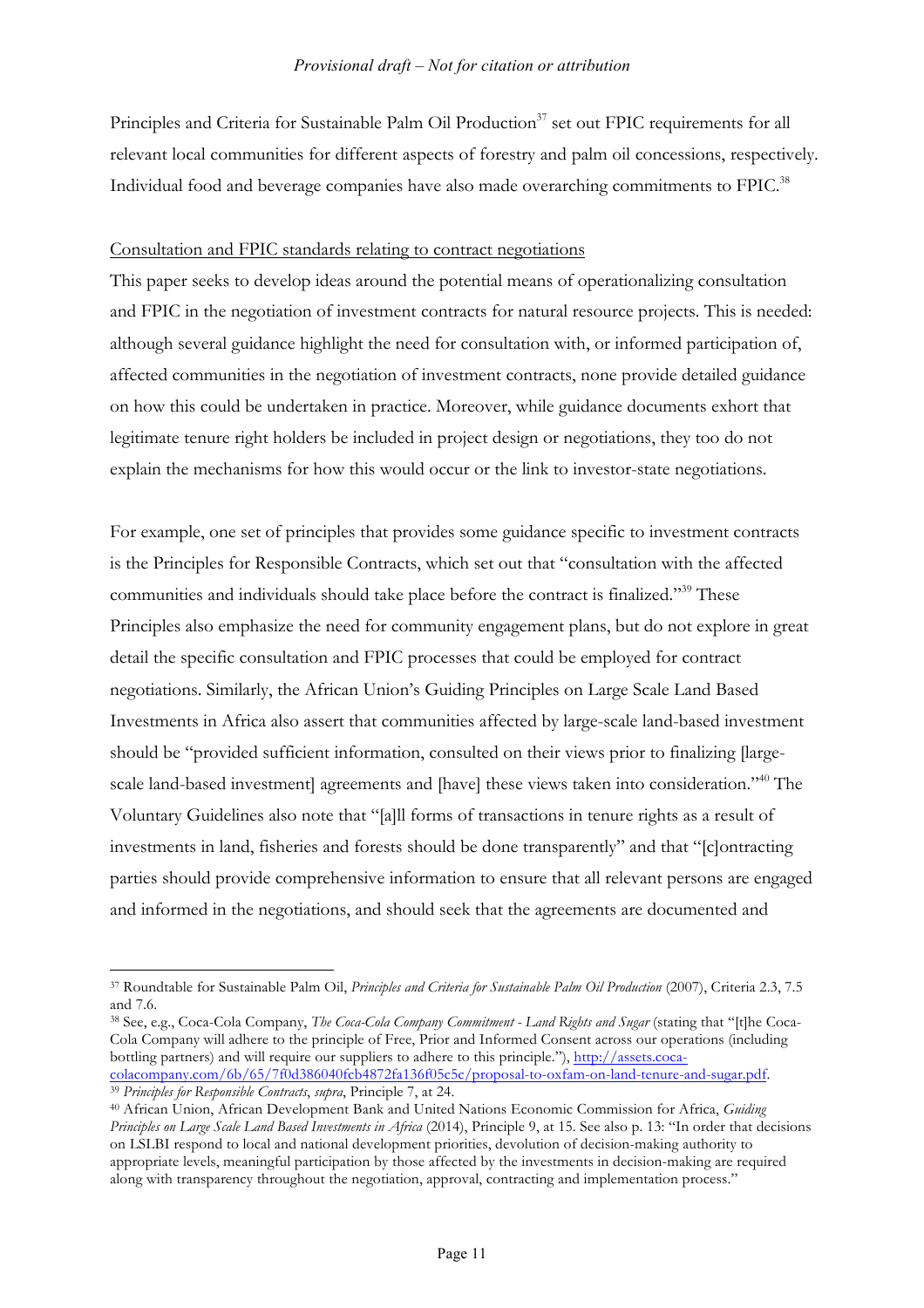understood by all who are affected."<sup>41</sup> In addition, in 2009 the then-UN Special Rapporteur on the right to food highlighted that it is "vital that the negotiations leading to [large-scale land acquisitions and leases] comply with a number of procedural requirements ensuring informed participation of the local communities."<sup>42</sup>

Many other operational guidance documents also usefully stress the importance of including affected communities and legitimate tenure right holders in negotiations for land-based investments. The *Guide to due diligence of agribusiness projects that affect land and property rights*, prepared by the Technical Committee on "Land Tenure and Development," discusses pertinent considerations in this regard, including whether local people were consulted and involved in negotiations, whether the contract were made public, and whether local authorities or representatives of local people were co-signatories to the contract, and whether local people were invited to participate in the process of negotiating the contract and commenting on draft versions of the contract.<sup>43</sup> Other documents underline the importance of consultation and participation but are vague regarding whether and how this should interact with investor-state negotiations regarding such investments. For example, the USAID *Operational Guidelines for Responsible Land-Based Investment* urge investors to "include in negotiations those who use or claim the land […], even if their rights are not formally recognized."44 Similarly, the New Alliance for Food Security and Nutrition's *Analytical Framework for Land-Based Investments in African Agriculture* notes that investors should "[i]dentify those who legally own the land, as well as those who have other legitimate rights over the land," "[i]nclude both groups in negotiation, even if only legal owner signs the contract," and "[e]nsure that the entity or person signing the contract has legal authority to do so."45 These suggestions raise interesting questions regarding how to incorporate legitimate right holders in negotiations, whether negotiating separate side agreements would suffice, and what type of influence legitimate right holders might have in such processes if they are not allowed to sign the contract.

 $\overline{a}$ <sup>41</sup> FAO, *Voluntary Guidelines On The Responsible Governance Of Tenure Of Land, Fisheries And Forests In The Context Of National Food Security* (2012), paras. 12.3, 12.11.

<sup>42</sup> Prof. Oliver de Schutter, UN Special Rapporteur on the Right to Food, *Largescale land acquisitions and leases: a set of minimum principles and measures to address the human rights challenge* (2009), 13.

<sup>43</sup> Technical Committee on "Land Tenure and Development," *Guide to due diligence of agribusiness projects that affect land and property rights* (2014), 25-27, 61-63, http://www.foncier-developpement.fr/wp-content/uploads/Guide-to-duediligence.pdf.

<sup>44</sup> Karol Boudreaux and Yuliya Neyman, USAID, *Operational Guidelines for Responsible Land-Based Investment* (2015), 37 <sup>45</sup> New Alliance for Food Security and Nutrition, *Analytical Framework for Land-Based Investments in African Agriculture:* 

*Due Diligence and Risk Management for Land-Based Investments in Agriculture* (2015), 12.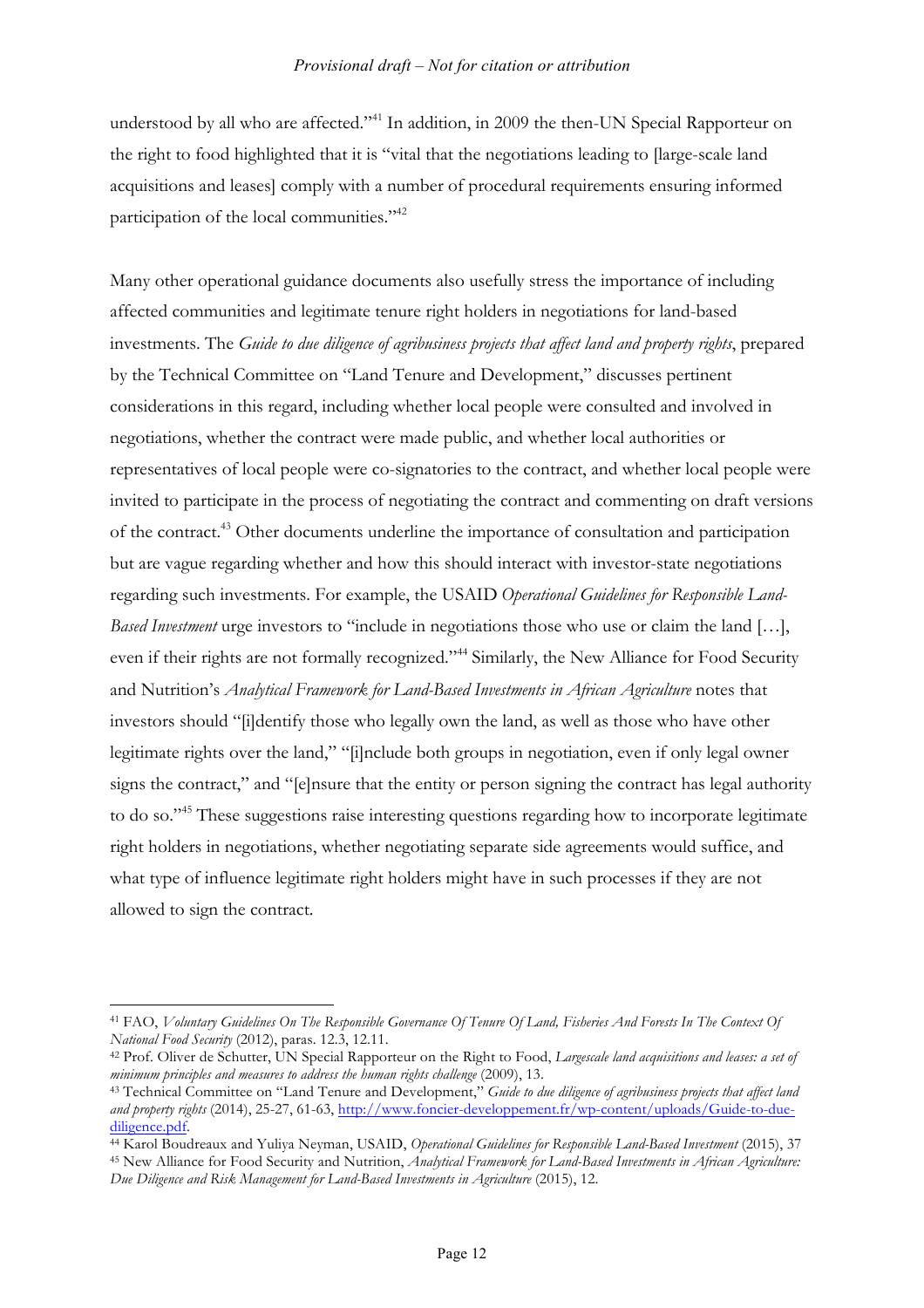# A proviso: consultation and FPIC processes must take place before authorization, and should be iterative

While this paper focuses on modes of consultation and FPIC at the investment contract negotiation stage of a project, it does not intend for such measures to constitute the full extent of consultation and FPIC processes attached to an investment. Such an approach would undermine consent and consultation standards, and is in tension with two key attributes regarding the timing of consent and consultation processes.

First, only seeking to consult or obtain consent when an investment contract is being negotiated would be too late in the process to comply with legal standards and best practices. Rather, consultation and FPIC processes should commence prior to any authorization, <sup>46</sup> and not only when the need arises to obtain the community's approval.<sup> $47$ </sup> In practice, a meaningfully consultative and participatory process will entail informing and consulting with affected communities, and when relevant obtaining their FPIC, before any permits are granted as well as well before the negotiation of any investment contract. There are also practical reasons for why this is important. As time passes, and investors spend more money on preparations for a project, governments will face increasing pressure to approve the project, and may find it difficult to require alterations or cessation of the project where local and public interests may be at risk. In addition, communities who are only brought in at the stage of contract negotiations may struggle to acquaint themselves with the project's implications and to access funding, information, and capacity support to meaningfully participate in negotiations. Thus, not engaging with the community from the beginning may cause delays and create barriers to building consensus, managing expectations, and obtaining the community's social license to operate.<sup>48</sup>

Second, obtaining consent and consulting communities is not an obligation that can be fully and finally satisfied at any one point in time; instead, consent and consultation processes should take place regularly as part of "a continuous, iterative process of communication and negotiation spanning the entire planning and project cycles."<sup>49</sup> Given the iterative nature of the consultation and FPIC standards, a government's obligations do not expire as soon as consent is obtained.<sup>50</sup>

<sup>46</sup> *Report of the International Workshop on Methodologies Regarding Free Prior and Informed Consent*, *supra*, para. 46(i).

<sup>47</sup> FAO, *supra* (2016), 15.

<sup>48</sup> Anaya and Puig, *supra*, 12.

<sup>49</sup> World Commission on Dams, *Dams and Development: A new framework for decisionmaking* (2000), 281, https://www.internationalrivers.org/sites/default/files/attachedfiles/world\_commission\_on\_dams\_final\_report.pdf. 50 Anaya and Puig, *supra*, 15.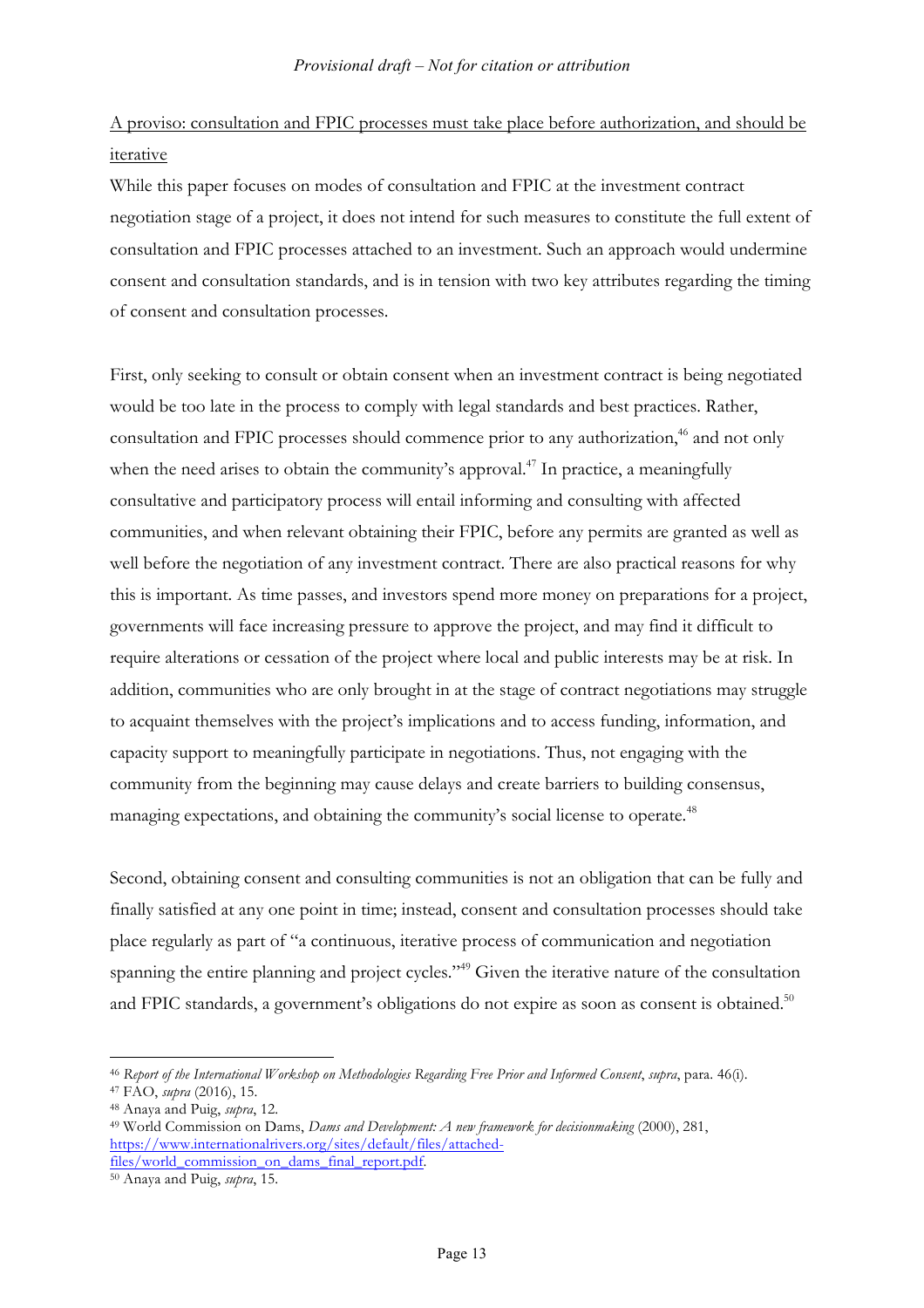Continuous consent and consultation ensure a greater degree of participation and control for communities, and improve communication between them and government and company representatives; this helps to safeguard the human rights that underlie consent and consultation requirements,<sup>51</sup> potentially including rights to self determination, water, health, and food, among others.

This paper's consideration of consultation and FPIC at the contract negotiation stage will thus only be relevant where: (i) the community has initially provided its FPIC to the project or to being relocated sufficiently prior to contract negotiations; or (ii) where the government permissibly determines that consent is not required, and discharges the burden of demonstrating that no rights are being limited or affected or, if they are, that the limitation is permissible under established international human rights law and "compl[ies] with certain standards of necessity and proportionality with regard to a valid public purpose."52 The instances in which a government can make such a determination is a matter of unsettled debate and is not considered further in this paper. Where such a determination is permissibly made, best practices still require robust consultation processes prior to any authorization or commencement of activities; as such, the options explored in this paper will still be relevant to such situations.

#### Consultation and FPIC in practice

Many communities have organized to articulate demands and advocate to governments and companies regarding the shape that FPIC (and consultation) processes can take. Key to these enactments has been a focus on FPIC as a means of community-driven decision-making and a vehicle for self-determination;<sup>53</sup> this emphasizes self-determination's "internal aspect," which

<sup>51</sup> Anaya and Puig, *supra*, 14.

<sup>52</sup> Former Special Rapporteur on the rights of indigenous peoples, James Anaya, *Extractive industries and indigenous peoples*, UN Doc. A/HRC/24/41 (1 July 2013), paras. 31-36; Anaya and Puig, *supra*, 27. Such a determination may also need to be subject to independent judicial review: UN Doc. A/HRC/24/41, paras 39 and 87; FAO, *Voluntary Guidelines On The Responsible Governance Of Tenure Of Land, Fisheries And Forests In The Context Of National Food Security*  (2012), para. 16.1. For examples of such limitations on consent and consultation requirements, see ILO C169, art. 16(2) ("Where the relocation of these peoples is considered necessary as an exceptional measure, such relocation shall take place only with their free and informed consent. Where their consent cannot be obtained, such relocation shall take place only following appropriate procedures established by national laws and regulations, including public inquiries where appropriate, which provide the opportunity for effective representation of the peoples concerned"); and UNDRIP, art. 46(2) ("The exercise of the rights set forth in this Declaration shall be subject only to such limitations as are determined by law and in accordance with international human rights obligations. Any such limitations shall be non-discriminatory and strictly necessary solely for the purpose of securing due recognition and respect for the rights and freedoms of others and for meeting the just and most compelling requirements of a democratic society.").<br><sup>53</sup> Doyle and Cariño, *supra*, 15 and International Law Association, Resolution No. 5/2012: Rights of Indigenous

Peoples, section I, para. 5 (concluding that states are obliged by "customary and applicable convention international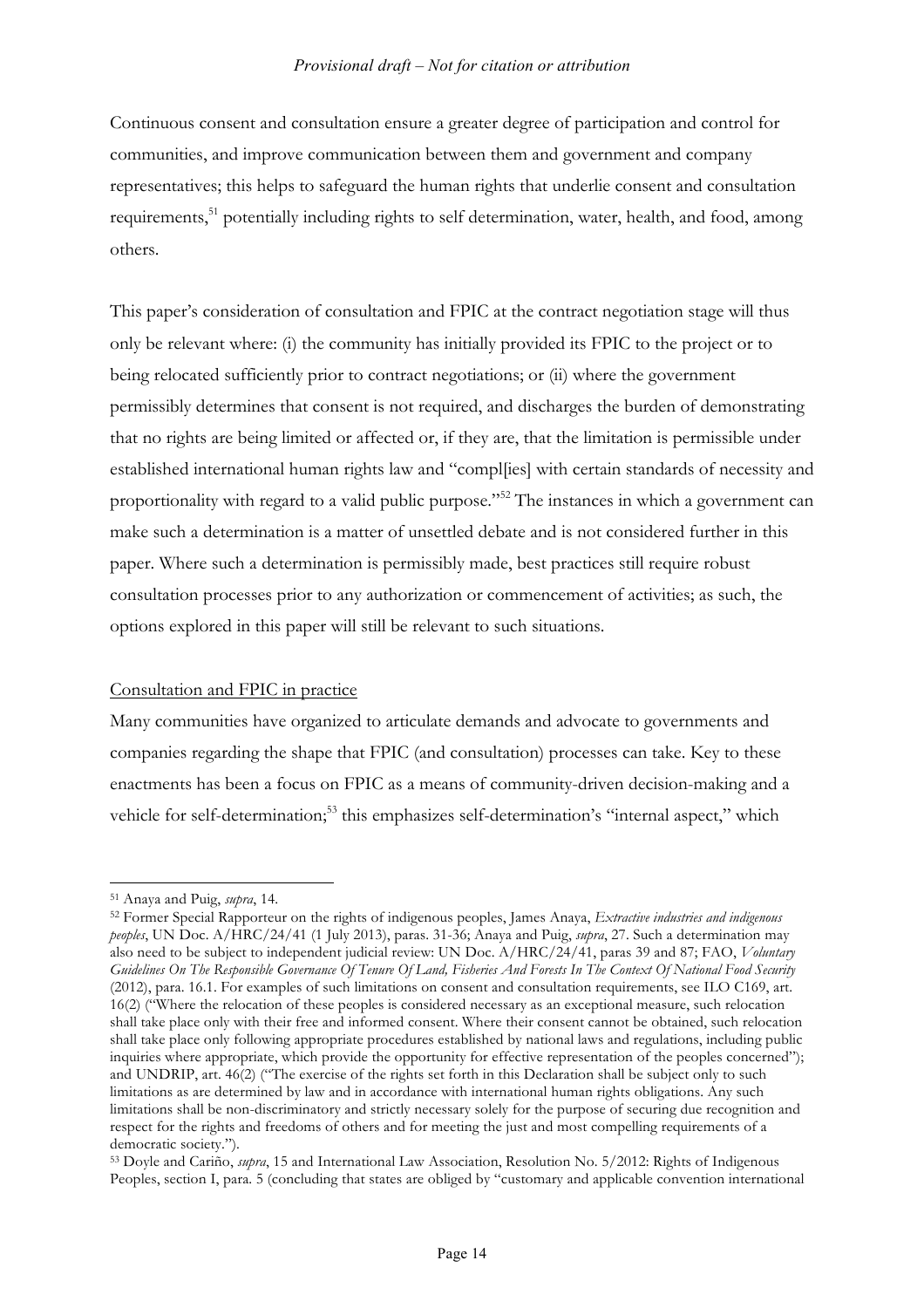includes the "rights of all peoples to pursue freely their economic, social and cultural development without outside interference."<sup>54</sup>

One approach that communities have used to enact the right to self-determination has been the development of community protocols, which set out culturally appropriate ways for external actors to interact with a community, and processes for seeking to obtain its consent.<sup>55</sup> Many community protocols have been developed in anticipation of potential projects or events, allowing the community to proactively set the agenda for how decisions regarding their lands and resources will be made. Communities within the Indigenous reserve of Cañamono Lomapretia in Colombia, for instance, developed a protocol that sets out detailed consultation procedures and requirements that must take place prior to any administrative act, including the granting of concessions and permissions for investment projects within the reserve. <sup>56</sup> The protocol, while not intended to only apply to extractive projects, goes so far as stating that the communities have made a pre-determined decision to withhold consent for large-scale mining or mining that uses cyanide or mercury.57 Other communities have developed protocols as a response to existing impacts by extractives projects, setting rules and processes for ongoing or future projects.<sup>58</sup> Such protocols will be most effective when developed in advance of a project. They can also be initiated at other stages of the investment project—to help communities build capacity and organize, and to assist external actors to engage appropriately with the community—though they won't be able to ensure that the FPIC standard is complied with at the earliest stages of decisionmaking in such circumstances. 59

In organizing to engage in FPIC and consultation processes, some communities have also sought to democratize their representation. This has included developing processes for community members to elect community liaison committees and any representatives participating in negotiations with the host government and the investor. <sup>60</sup> In other instances, communities have

<u>.</u>

law" to ensure FPIC and the rights to participation and consultation as a prerogative of the obligation to recognize and promote the right of indigenous peoples to autonomy or self-government).

<sup>54</sup> Committee on the Elimination of Racial Discrimination, *General Recommendation 21, The right to self-determination*  (Forty-eighth session, 1996), UN Doc. A/51/18, annex VIII (1996) at 125.

<sup>55</sup> See, e.g., Doyle and Cariño, *supra*, 29-40; Jael Makagon et al, *Balancing the Scales: Community Protocols and the Extractive Industries – Lessons from Argentina, India, Kenya and Zimbabwe* (2016),

https://za.boell.org/sites/default/files/balancing\_the\_scales.pdf; and Viviane Weitzner, *"Dealing Full Force": Lutsel K'e Dene First Nation's Experience Negotiating with Mining Companies* (2006), 33-34.

<sup>56</sup> Doyle and Cariño, *supra*, 28.

<sup>57</sup> Doyle and Cariño, *supra*, 28.

<sup>58</sup> Makagon et al, *supra*, 5-6.

<sup>59</sup> Makagon et al, *supra*, 10.

<sup>60</sup> Weitzner, *supra*, 7.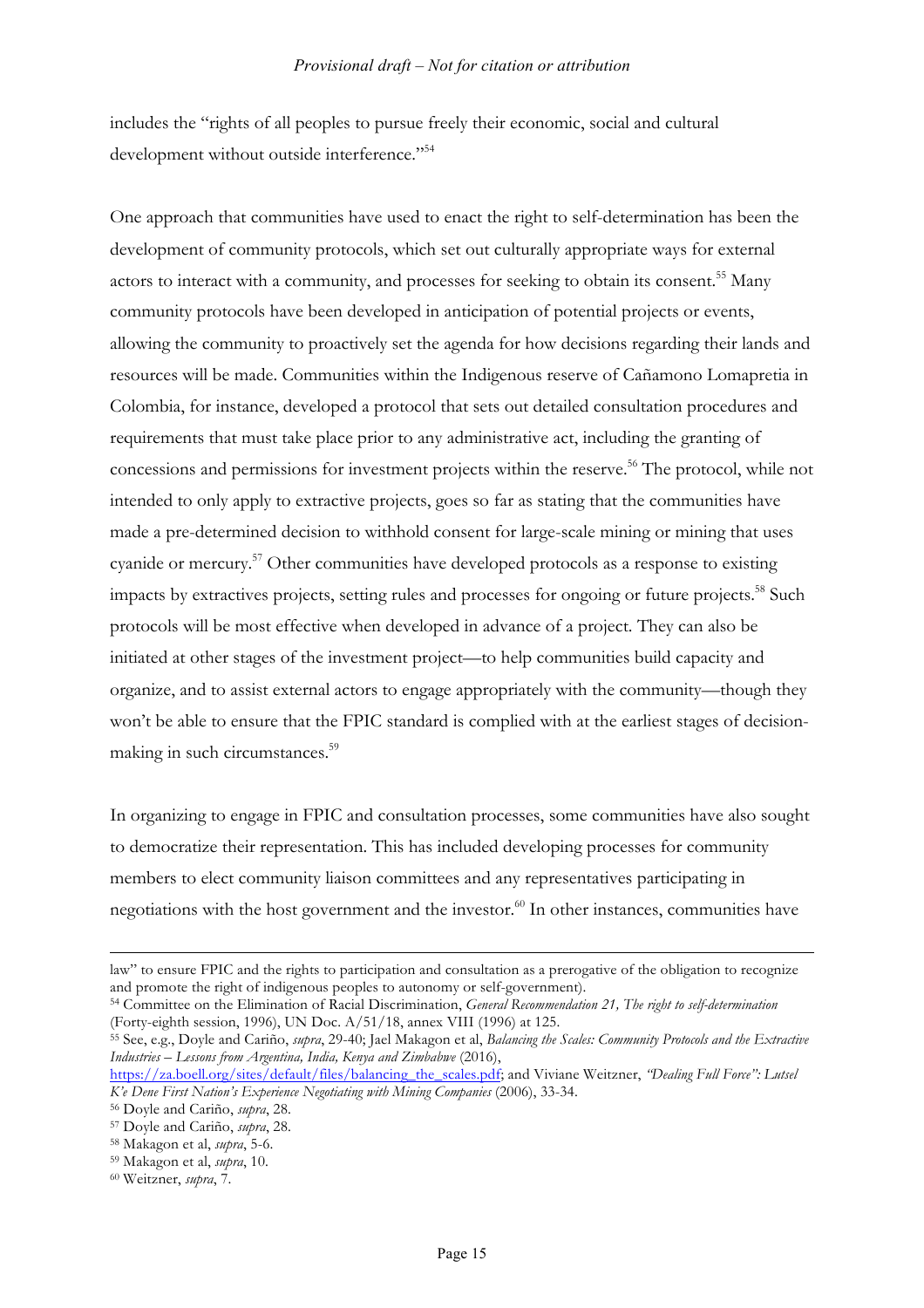used national and local legal frameworks to hold referenda regarding whether or not a proposed project should be allowed to proceed.<sup>61</sup>

These efforts to organize and democratize community decision-making related to resource investments can be complemented by best practice measures to ensure the views of different subgroups of a community are adequately represented during consultation and FPIC processes. While these different strategies for internal organization and preparations regarding incoming investment projects will most effectively be invoked at the initial stages of decision-making regarding the investment and before authorizations have been granted, they can also help with decision-making regarding the question of community consultation regarding, or participation in, investment contract negotiations.

#### **Negotiating investment contracts**

#### The negotiation process

Investors and host states enter into various types of contracts for natural resource projects; most are negotiated before project operations begin. In addition to concluding contracts, an investor will typically conduct feasibility studies, carry out scoping of the project's potential environmental or social impacts, and seek to obtain finance and the necessary permits needed for the project under domestic law. Whether the investment contract is negotiated before or after these steps will depend in large part on the domestic law and the purpose of the contract.

Investment contract negotiations differ in terms of length, and the number of negotiation sessions and persons involved. In some cases, there can be multiple contracts between the same parties for the one project: for example, the investor and the government might decide to negotiate an investment incentives contract, a concession or lease agreement, and various side agreements. (They also will often negotiate additional contracts with other actors—for example, lenders that provide financing to the project, suppliers of goods and services necessary for operations, and purchasers of crops produced/resources exploited.) In addition, parties may subsequently renegotiate or amend relevant contracts based on changes in circumstances. The time that a negotiation for any particular contract or set of contracts takes will depend on the complexity of the project, and the extent to which those negotiating in the room have the authority to sign off on commitments proposed, among other factors. In some cases—including

 $\overline{a}$ <sup>61</sup> Brant McGee, "The Community Referendum: Participatory Democracy and the Right to Free, Prior and Informed Consent to Development," *Berkeley Journal of International Law*, Vol 27:2 (2009), 573.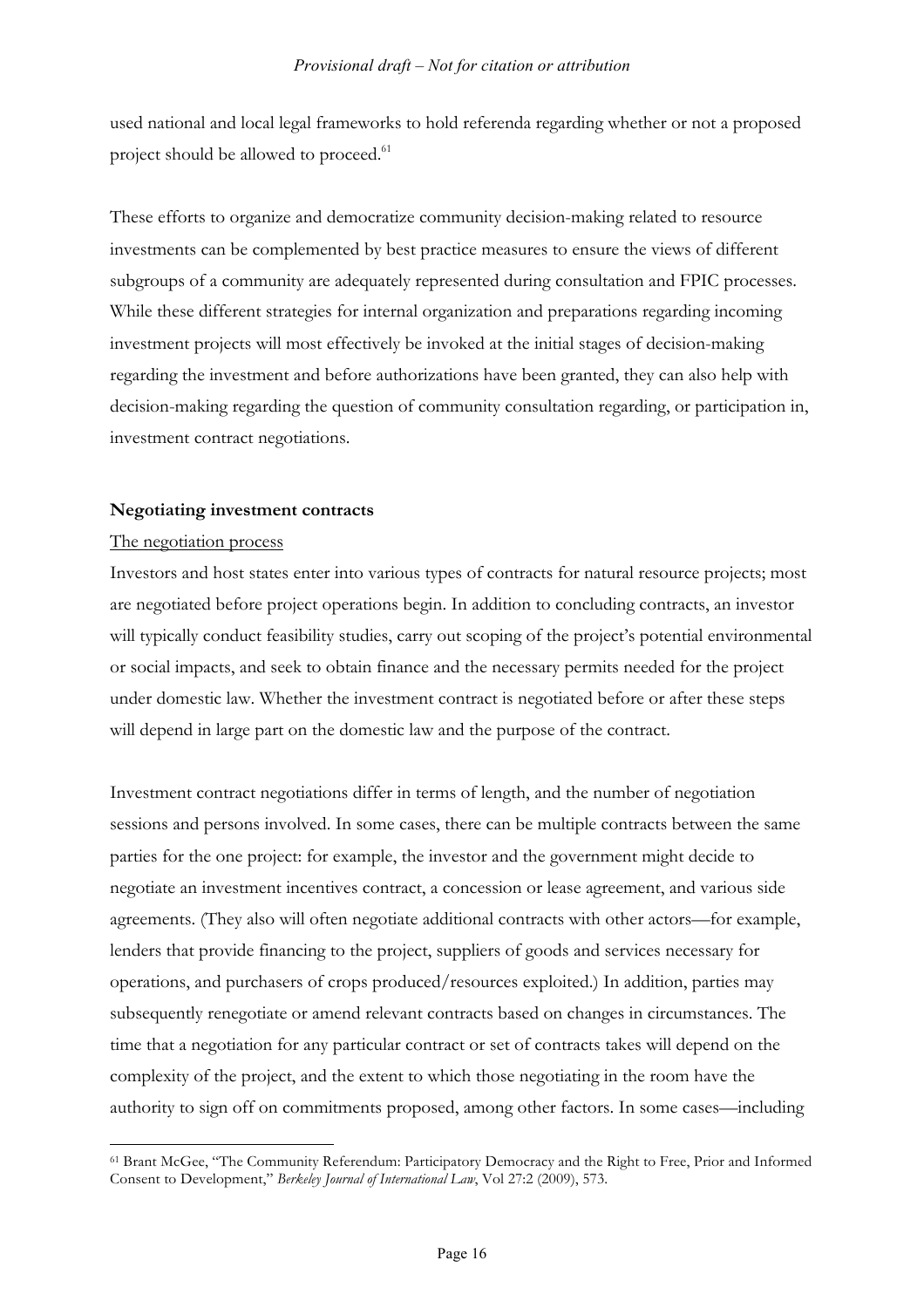for some investment contracts regulating complex extractive projects $62$ —negotiations can take years; in other cases, negotiated agreements barely differ from investment contracts previously negotiated in the country with other investors, potentially indicating that they were the result of a much shorter negotiation period.

Negotiations themselves are unpredictable, as a government and investor might have widely varying expectations for the contract. The style of negotiations can also vary depending on the priorities of those participating and their ability to control the negotiation process. For instance, negotiations can be "rents-based," focusing on the "economic equilibrium of the contract," including the maximization of profits and the minimization of costs; alternatively, parties can work towards an "interests-based" negotiation, where the negotiations seek to incorporate the interests (financial and non-financial) of each party or stakeholder.<sup>63</sup>

#### Status quo: Inadequate consultation and FPIC processes

 $\overline{a}$ 

Governments and investors typically negotiate investment contracts without the knowledge, consent, or participation of communities that stand to be affected by the investment. This will usually fail to satisfy requirements for meaningful consultation and, when relevant, FPIC, given the need for consultation and FPIC processes to be conducted iteratively, as discussed above. Mere advance notification that there will be negotiations, and the provision of general information about the proposed investment will also often be inadequate, unless opportunities also exist for the community to communicate its perspective and influence the substance of negotiations. Such an approach also fails to provide opportunity for communities to react to unforeseen changes in negotiations.

A lack of community involvement in negotiations provokes additional concerns when the contract requires the investor to subsequently negotiate a community development agreement with the community, or to deliver social benefits: the community's absence during the investment contract negotiations may undermine its bargaining power in any subsequent community-investor negotiations, as the parameters of the investment itself have already been set. In addition, the absence of community input increases the risk that any local development requirements in the

<sup>62</sup> David Kienzler et al, *Natural Resource Contracts as a Tool for Managing the Mining Sector*, 4 ("The agreement for the Simandou iron ore project in Guinea took a number of years, in part due to negotiations over the 650km railway and deep-sea port the project required and their availability for third-party access.")

<sup>63</sup> Carin Smaller et al, *The IISD Guide to Negotiating Investment Contracts for Farmland and Water* (2014), 12, http://www.iisd.org/sites/default/files/publications/iisd-guide-negotiating-investment-contracts-farmlandwater\_1.pdf.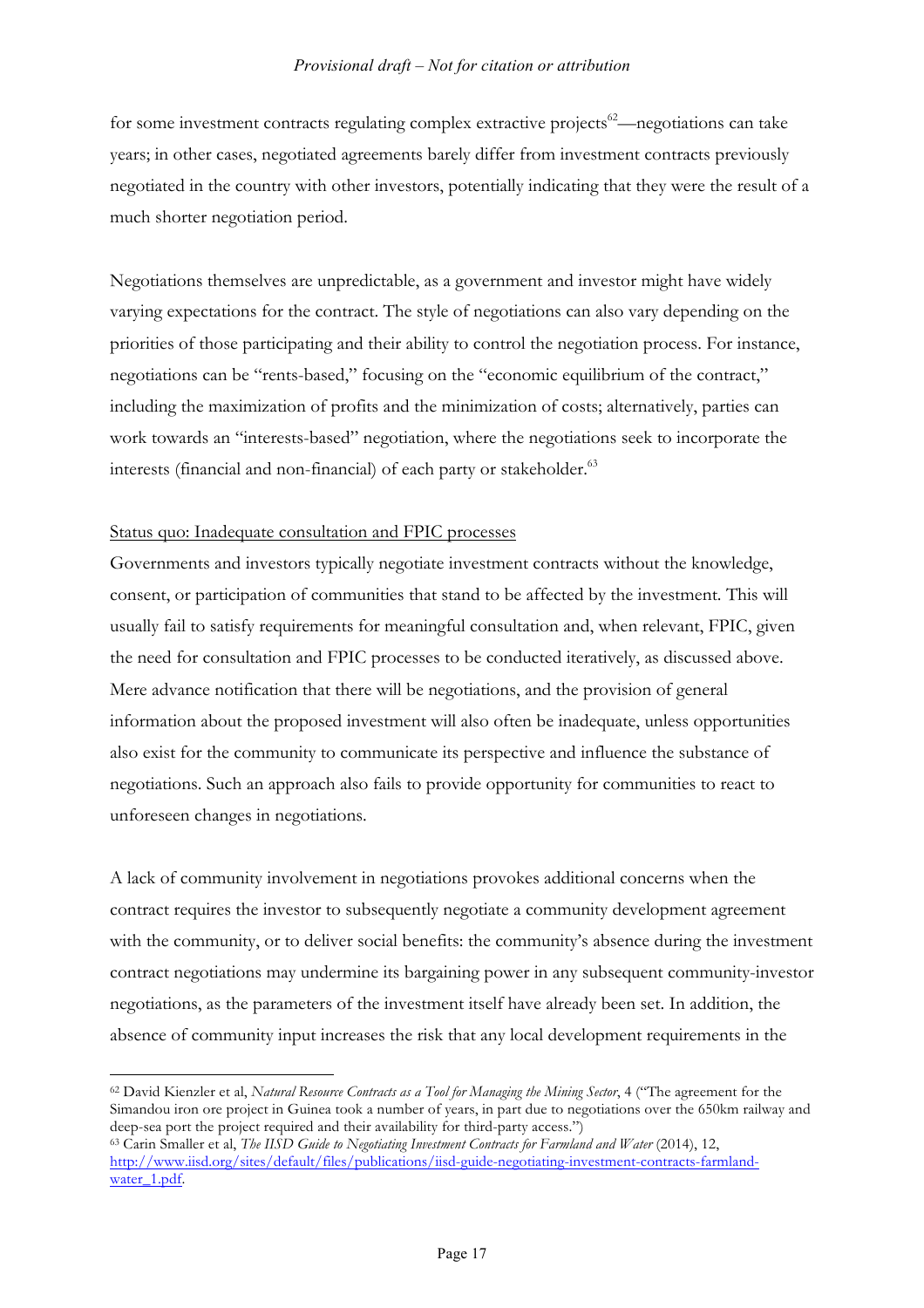investment contract will not be appropriately adjusted to the rights or priorities of the community, and will instead be determined, and will be subject to trade-offs and compromise made, by stakeholders less familiar with the community's needs and with different agendas and priorities than the community.

#### Will communities want to be involved?

In considering the potential for greater community participation and influence in investment contract negotiations, the question arises: will communities even want to be involved? Given that revenue sharing, local employment creation, and other benefits could be negotiated between the community and the company directly in a separate agreement, why would communities be interested in the negotiation of the overarching investment contract? While this will be for the community to decide in each case, there are at least three potential advantages for community members in participating in investment contract negotiations.

First, the substance of the investment contract will affect the operation of the investment, and its impacts on local communities. Investment contracts cover issues pertinent to local communities, including social and environmental protections, which can be designed to protect relevant community interests and the resources on which communities rely; the concession's boundaries and size, which may have impacts on community members' use of land and resources; and company-reporting requirements on fiscal, environmental, and other issues, which provide an important accountability mechanism. Fiscal reporting can also help communities monitor the profitability of the project, which can be relevant to determining community entitlements pursuant to revenue sharing arrangements, and can help to manage expectations regarding the project's viability more generally.

Investment contracts also often detail the specific business model that a project will take, which in turn can affect the amount of revenue that will be shared with the community or the number of local jobs created through a community development agreement, as well as more general impacts on local land use, sources of livelihood, and the environment. Take, for instance, a recent study of the oil palm and rubber operations of Sime Darby in Liberia. The report viewed the company's large-scale land concession model as "at a crossroads,"64 and detailed three potential ways forward for the company to pursue: Scenario A involved developing the company's full

 $\overline{a}$ <sup>64</sup> Barbara Kuepper et al, *Sime Darby: Liberian Crossroads* (2016), https://chainreactionresearch.files.wordpress.com/2014/02/sime-darby-161101-final.pdf.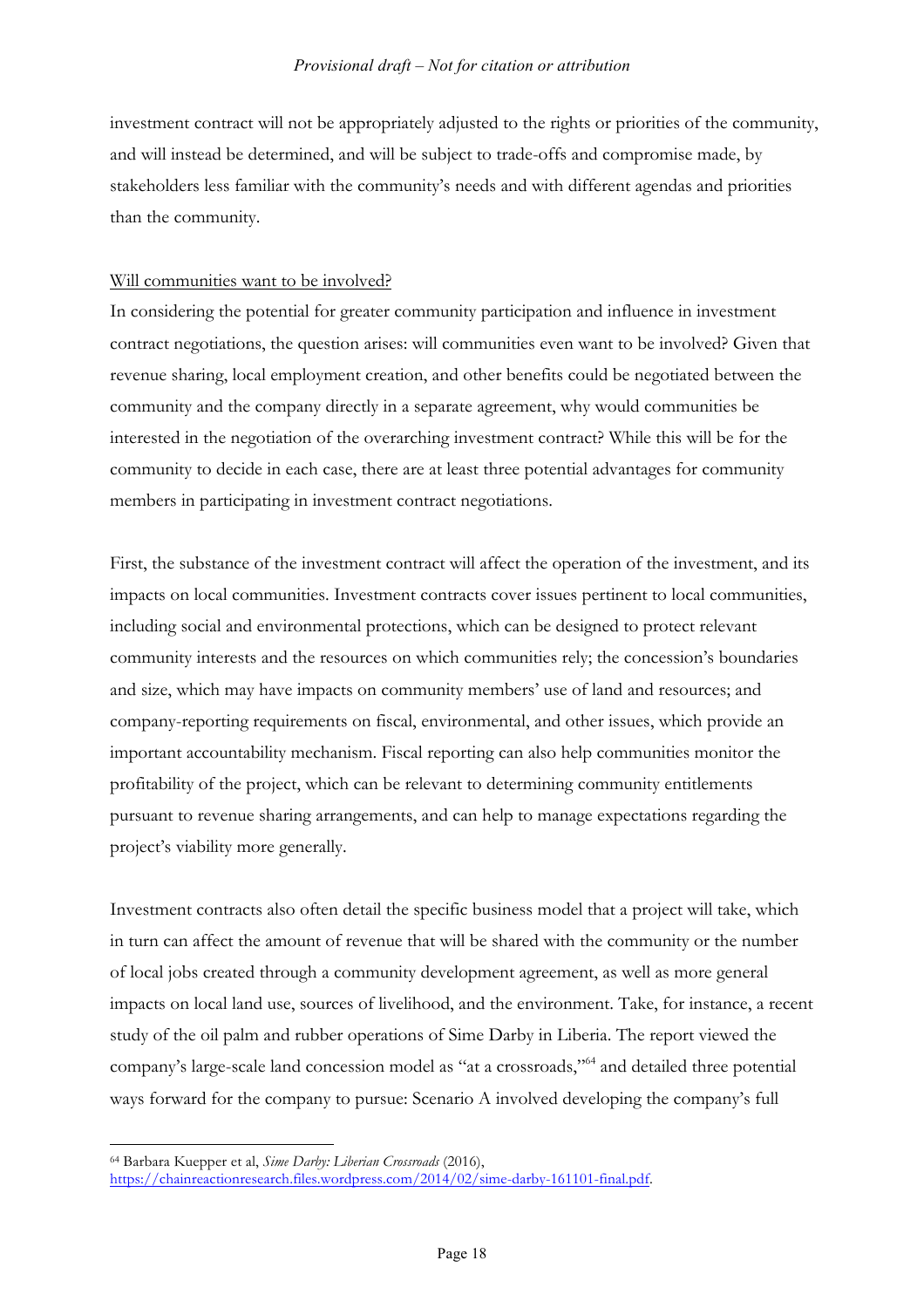concession without obtaining FPIC of affected communities; Scenario B involved proceeding with the investment but respecting buffer zones, obtaining FPIC, and preserving forests; and Scenario C involved ceasing to expand the company's own plantations and instead transitioning to an outgrower model and relying on small-scale farmers.<sup>65</sup> The potential variations in the company's business model for the project would also have very different impacts on local communities. (Scenario A or B could also include additional outgrower commitments, in addition to the larger plantation operations, which would potentially be of interest to the communities that stand to be affected.) Given that a project's business model is often outlined in an investment contract, local communities might therefore wish to participate in investment contract negotiations, to advocate for specific models that best meet their needs, and to warn against models that may be particularly disruptive to the community.

Second, the community's being able to influence the negotiation of investment contracts can also create the opportunity to advocate for greater enforceability mechanisms for any related community development agreement. Depending on the mode of consultation or consent, communities could: advocate for the inclusion of a clause in the investment contract that deems relevant company breaches of the community development agreement to constitute breaches of the investment contract; advocate for clauses that make the community a third party beneficiary with enforceable rights; or, where the community is to be a party to the investment contract, potentially<sup>66</sup> fold the substance of a community development agreement into the investment agreement.

Third, building community consultation or FPIC into investment contract negotiations can help to set the investor's and government's expectations regarding the degree to which the community intends to participate throughout the life of the project. This can encourage strict company compliance with the obligations included in the contract as well as providing a stronger basis for future requests from the community for meetings or the disclosure of project-related information. The increased exposure to company and government representatives may also serve to empower community members, enabling them to understand those representatives' motivations and perspectives and increasing their ability to influence decision-making.

<sup>65</sup> Kuepper et al, 1 and 10-12.

<sup>66</sup> Further research would be needed to fully understand the potential benefits and drawbacks of having only one agreement that acts as both a tripartite investment contract and a community development agreement.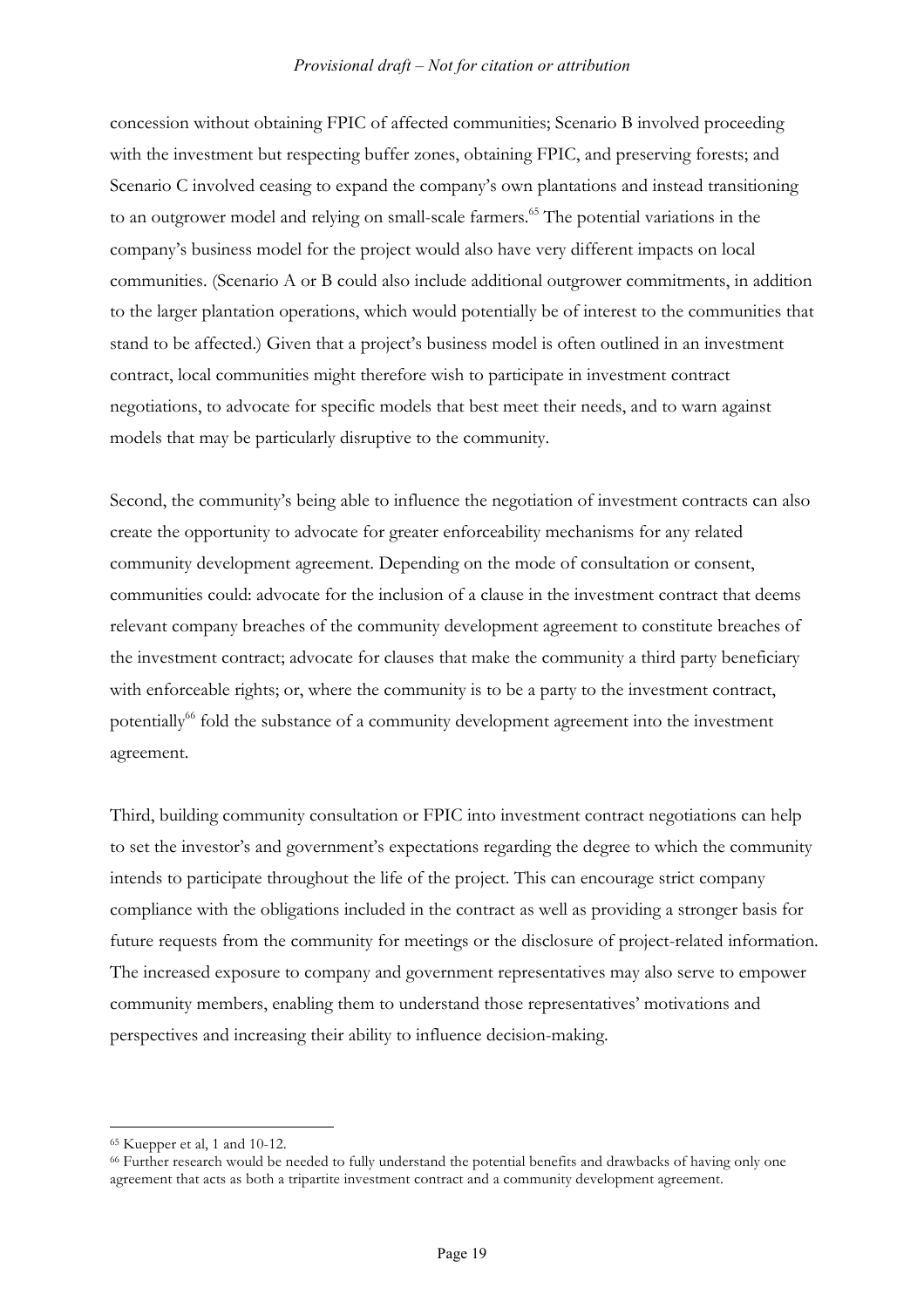#### **Modes of consultation and FPIC for investment contract negotiations**

This section starts with a discussion of the importance of the community having influence over *how* it will participate in contract negotiations, before detailing factors that will affect how communities can participate and influence decision-making regarding investment contract negotiations in any particular case. It then explores three proposed alternative options for building consultation and FPIC into investment contract negotiations, analyzing the benefits and challenges that each option offers for fostering meaningful participation and creating opportunities for communities to influence the outcomes of the contract.

#### Ensuring that the community has a say

 $\overline{a}$ 

The decision as to which mode of consultation or consent is most appropriate will vary from case to case, and should correspond with the community's expressed preference. The government should thus consult with the community regarding how it should participate in investment contract negotiations, taking into account the community's internal organization and decisionmaking structures.<sup>67</sup> Such an approach is especially important for indigenous communities and ethnic minorities, whose right to self-determination extends to having the right to pursue freely their economic, social and cultural development without outside interference.<sup>68</sup> Consultation on the question of participation should also include opportunities for representatives of marginalized subgroups to contribute their perspective.

Key to any mode of community participation will be the allocation of sufficient resources and time for the community to prepare itself to be able to decide on its preferred mode of participation, to adequately prepare and decide on key priorities within the community, and then to meaningfully participate. This may require capacity building—potentially on topics including contract negotiations, human rights, the type of project proposed, internal decision-making, representation and consultation with different subgroups, and so on—as well as access to legal

<sup>67</sup> Ute Dieckmann and Ben Begbie-Clench, "Chapter 19: Consultation, Participation and Representation," in Ute Dieckmann et al, *"Scraping the Pot": San in Namibia two decades after independence* (2014), 597-598 (noting the discussion by the ILO's Senior Specialist on Indigenous and Tribal Peoples' Issues, Dr Albert Barume, of the need for "Designing with the participation of indigenous peoples the consultation and participation framework and mechanism [...] (consultation on consultation)").

<sup>68</sup> UNDRIP, arts. 3-4; Committee on the Elimination of Racial Discrimination, *General Recommendation 21, The right to self-determination* (Forty-eighth session, 1996), UN Doc. A/51/18, annex VIII (1996) at 125, para. 4 (referring to the right to self-determination's "internal aspect").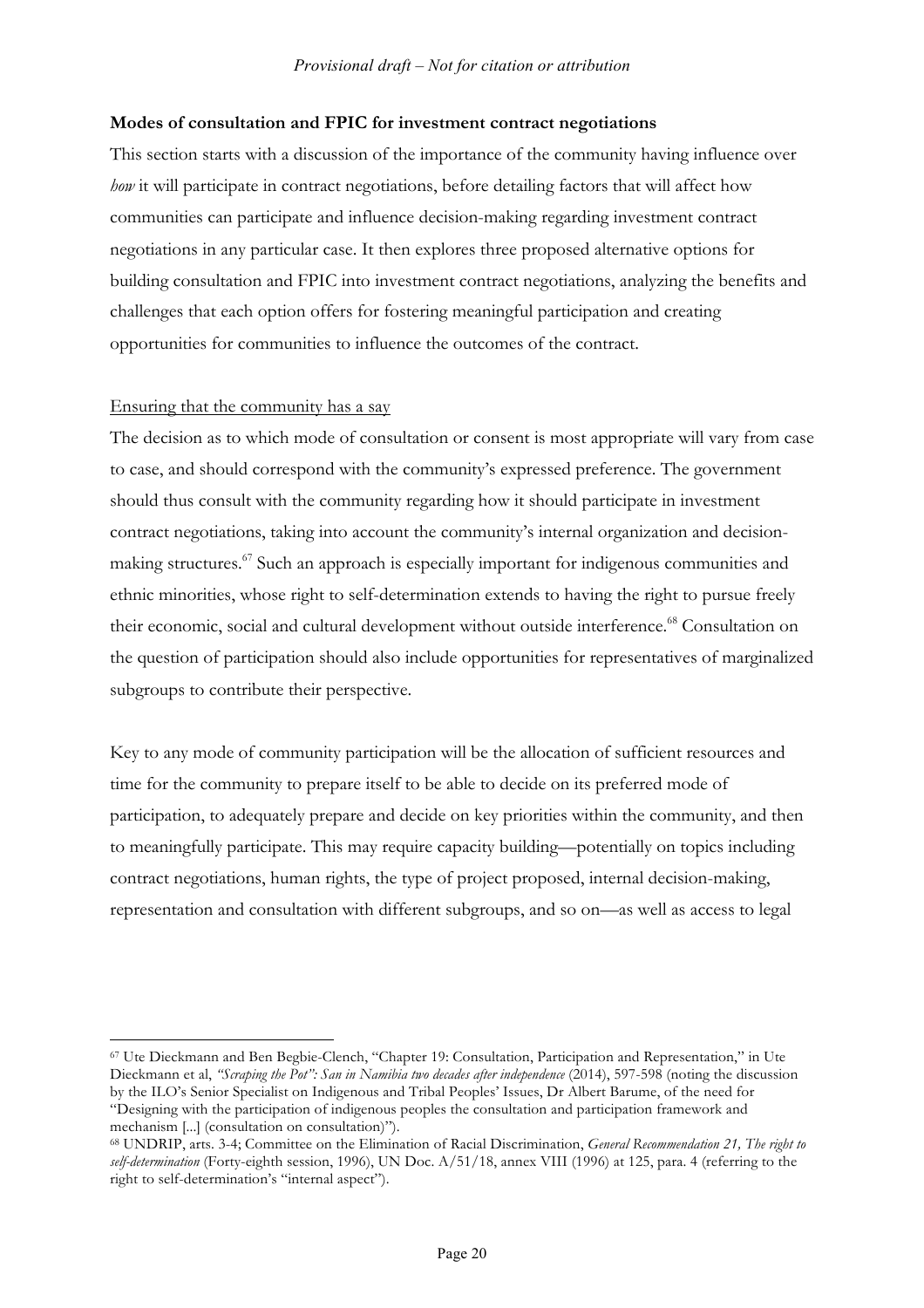and other support, and access to sufficient information regarding the proposed project in a form that it can understand.<sup>69</sup>

Factors affecting increased community involvement in investment contract negotiations This subsection considers different factors that may affect how, or the degree to which, a community can be more closely involved in the negotiation of an investment contract. The government should be strongly influenced by the community's stated preference for the mode of their inclusion in the investment contracting stage. In practice, however, the government's obligations to comply with human rights law requirements for consultation and FPIC may be in tension with its investment promotion objectives, which often create pressures to attract investors, including by streamlining the processes needed for investors to be granted concessions and authorizations. While noting that such factors do not provide a legal grounds for failing to comply with requirements for consultation and FPIC, including at the investment contract negotiation stage, it is useful to consider how the perspectives of both the government and the investor can affect the applicability or likelihood of different modes of community consultation and FPIC in practice.

The **political and economic context** may encourage greater community involvement in negotiations. For instance, state-level authorities from Southern Sudan reportedly faced some political pressure to meaningfully involve the Tindilo community in investment contract negotiations with Tree Farms Sudan Ltd., given that a recent peace agreement included a statement—which also happened to be the Sudan People's Liberation Movement's slogan—that the "land belongs to the community."70 Similarly, where the government is willing to increase community involvement but the investor is reluctant, the government may be able to leverage existing conditions, such as favorable economic conditions for the project, tight timelines, or the fact that certain permits have not yet been granted.<sup>71</sup> In addition, piloting efforts to increase

<sup>69</sup> See Weintz, *supra*, 1, for an example of peer-to-peer sharing: the document was prepared by the Lutsel K'e Dene First Nation as "a direct response to a request from the Association of Indigenous Village Leaders of Suriname (VIDS) for Canadian Indigenous People to provide capacity-building support to communities in West Suriname who will be affected by proposed open-pit, large-scale bauxite mining by BHP Billiton and Suralco, large-scale hydroelectric development by Suralco, and a nature reserve proposed by the Government of Suriname and the World Wildlife Fund."

<sup>70</sup> Center for Human Rights and Global Justice (CHRGJ), *Foreign Land Deals and Human Rights: Case Studies on Agricultural and Biofuel Investment* (2010), 48 (at footnote 349) and 51.

<sup>71</sup> See, e.g., Natasha Affolder, "Rethinking Environmental Contracting," *Journal of Environmental Law and Practice*, Vol. 21 (2010), 164 (discussing the Canadian government's strategy for including Aboriginal communities in some contractual negotiations for the Ekati Diamond Mine). Although O'Faircheallaigh also notes that the national and territorial government parties were "determined that development of Ekati should not be prevented or substantially delayed": Ciaran O'Faircheallaigh, *Negotiations in the Indigenous World* (2015), Chapter 8.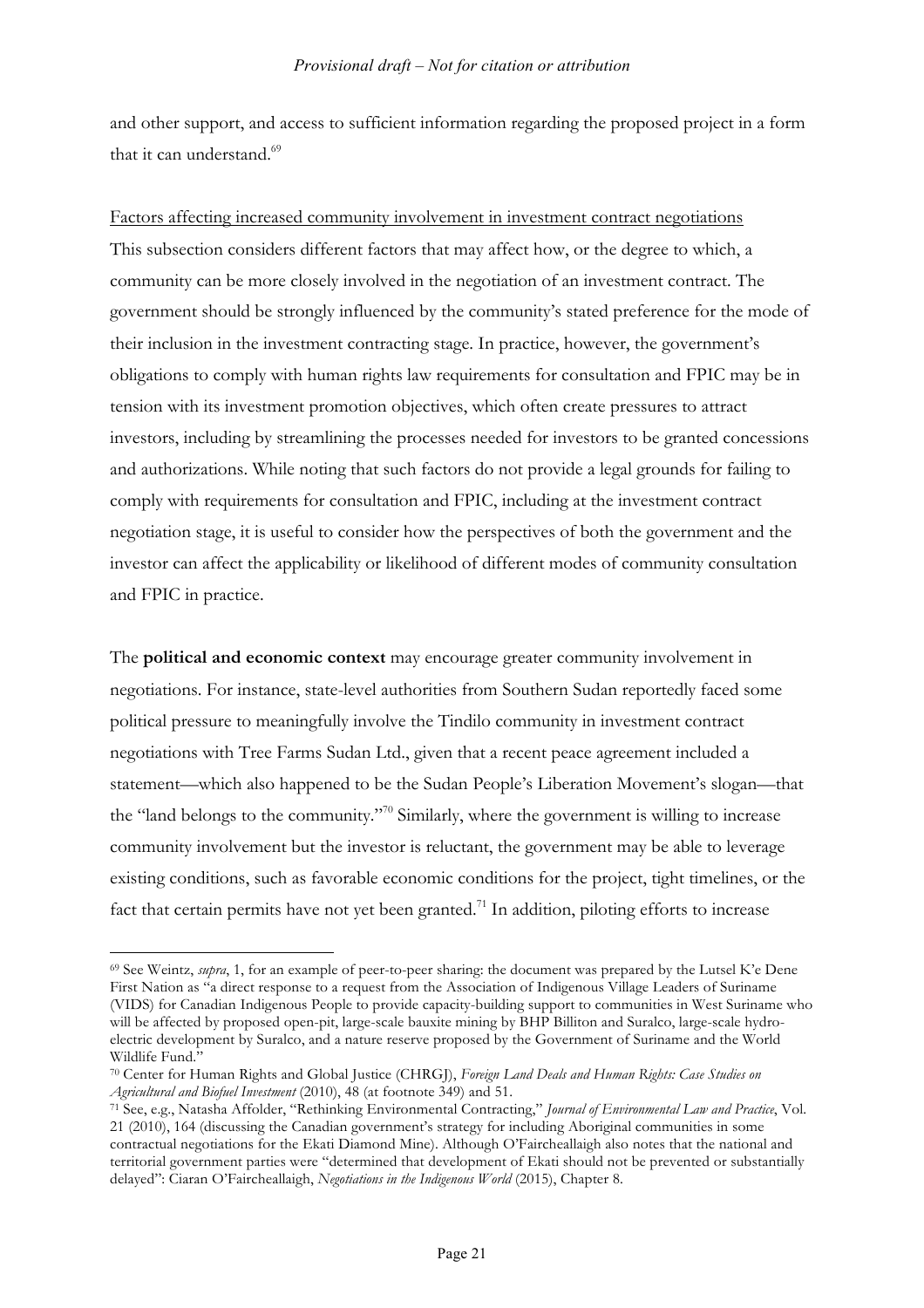community participation in negotiations may lead to expectations for improved community consultation in future negotiations. For instance, community participation in environmental contract negotiations for the Ekati Diamond Mine "crystallized expectations about the degree of Aboriginal participation in environmental agreements for major Canadian projects," making it "virtually impossible to return to a process of closed negotiations between governments and project proponents in this region."72 On the other hand, in country contexts where corruption is prevalent, corrupt actors may view community participation as a threat to their illicit dealings and may seek to ensure they are excluded from the negotiation table.

Investors seeking to obtain **social license** to operate in the area may also be receptive to enabling the community to more meaningfully participate in decision-making and contract negotiations. For instance, in the abovementioned Tree Farms Sudan example, a company representative stressed that the long-term nature of the project meant that the company needed "a local community who looks upon the project as their property, so they can guard and protect the plantation themselves."73 Additionally or alternatively, the investor may face pressures from its headquarters office or parent company to engage in international best practices. One example of this concerned the participation by Aboriginal representatives in negotiations between the Government of the Northwest Territories of Canada and a diamond mining company regarding both an Environmental Agreement and a Socio-Economic Agreement for the Ekati Diamond Mine. A representative from the company noted that by engaging in such a process, the company sought to maintain its parent company's interest in the project which was at risk of waning because of a slow and costly permitting phase: "We had to keep it sexy and interesting for [the parent company. ...] We used words like 'sustainable development.' They liked that stuff."<sup>74</sup> Other actors—such as financiers or development organizations seeking to partner with investors on a project—could also theoretically influence an investor's willingness to support community participation in negotiations by requiring greater community inclusion as a condition of their support or cooperation.

Another factor that may also add to pressures for community inclusion is the **domestic legal framework** in place, including laws, court decisions, and any treaties or other instruments of settlement between the government and communities regarding claims to indigenous or customary lands and resources. For instance, a tripartite investment contract for a Pooling and

<sup>72</sup> Affolder, *supra*, 169.

<sup>73</sup> CHRGJ, *supra*, 52

<sup>74</sup> Affolder, *supra*, 164.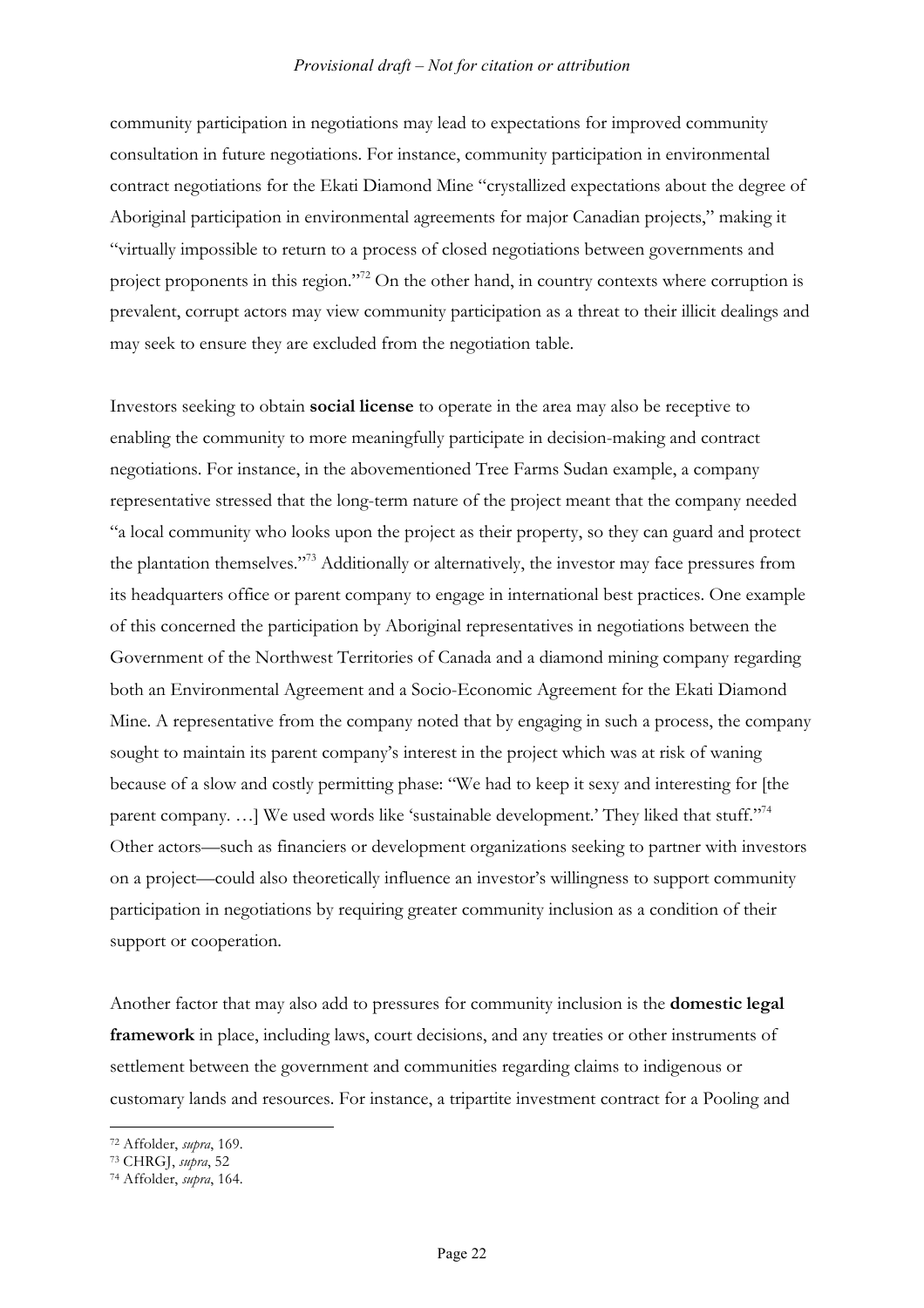Sharing Joint Venture between the South African government, the government-owned Alexkor diamond mining company, and a corporate vehicle established and controlled by members of the Richtersveld community<sup>75</sup> was entered into pursuant to a deed of settlement between the government and the community following the community's successful court claims to ancestral lands and resources.<sup>76</sup> The Tindilo community's reported participation in negotiations regarding the Tree Farms investment contract, discussed above, also may have been slightly bolstered by recently enacted land legislation which set out, albeit in undetailed terms, that administration of the country's land shall be based on principles including participation and transparency.<sup>77</sup>

Having considered various factors that may affect the likelihood or feasibility of building improved modes of consultation or FPIC into investment contract negotiations, this paper now explores three proposed options for doing so.

#### Option one: Periodic consultations during negotiations

A basic option for increasing meaningful consultation with potentially affected communities in the context of negotiations, and for providing further iterative consent processes, is to ensure that any relevant investor-state negotiation process includes sufficient opportunities to undertake multiple consultations and obtain consent as necessary, which are based on an informed understanding of negotiations to date and that in turn influence continued negotiations. Under this option, a government and investor that plan to conduct negotiations in the absence of community representatives and civil society organizations would conduct negotiations in "rounds," with corresponding community consultations and consent processes taking place between each round, based on the latest draft version of the contract. Negotiating rounds could be set at the outset; in addition, rules could be determined to enable (or require) either party to halt contract negotiations to report back to, and gather input from, the community, if negotiations touch on key issues identified by the community beforehand.

<sup>75</sup> See Lorenzo Cotula, *Investment Contracts and Sustainable Development: How to Make Contractors for Fairer and More Sustainable Natural Resource Investments* (2010), 28 (Box 3); James Gathii and Ibironke T Odumosu-Ayanu, "The Turn to Contractual Responsibility in the Global Extractive Industry," *Business and Human Rights Journal*, Vol. 1 (2015), 91; Research Unit of the Parliament of the Republic of South Africa, *Alexkor: Richtersveld Community and the Pooling and*  Sharing Joint Venture (PSJV), (2016) http://pmg-assets.s3-website-eu-west-1.amazonaws.com/161012alexkorr.pdf.<br><sup>76</sup> Alexkor Ltd and the Republic of South Africa v the Richtersveld Community & Others (CCT19/03) [2003] ZACC 1 African Constitutional Court), para. 62; *Richtersveld Community & Others v Alexkor Ltd & Another* 2003 6 BCLR 583 (South African Supreme Court of Appeal), para. 18.

<sup>77</sup> CHRGJ, *supra*, 51.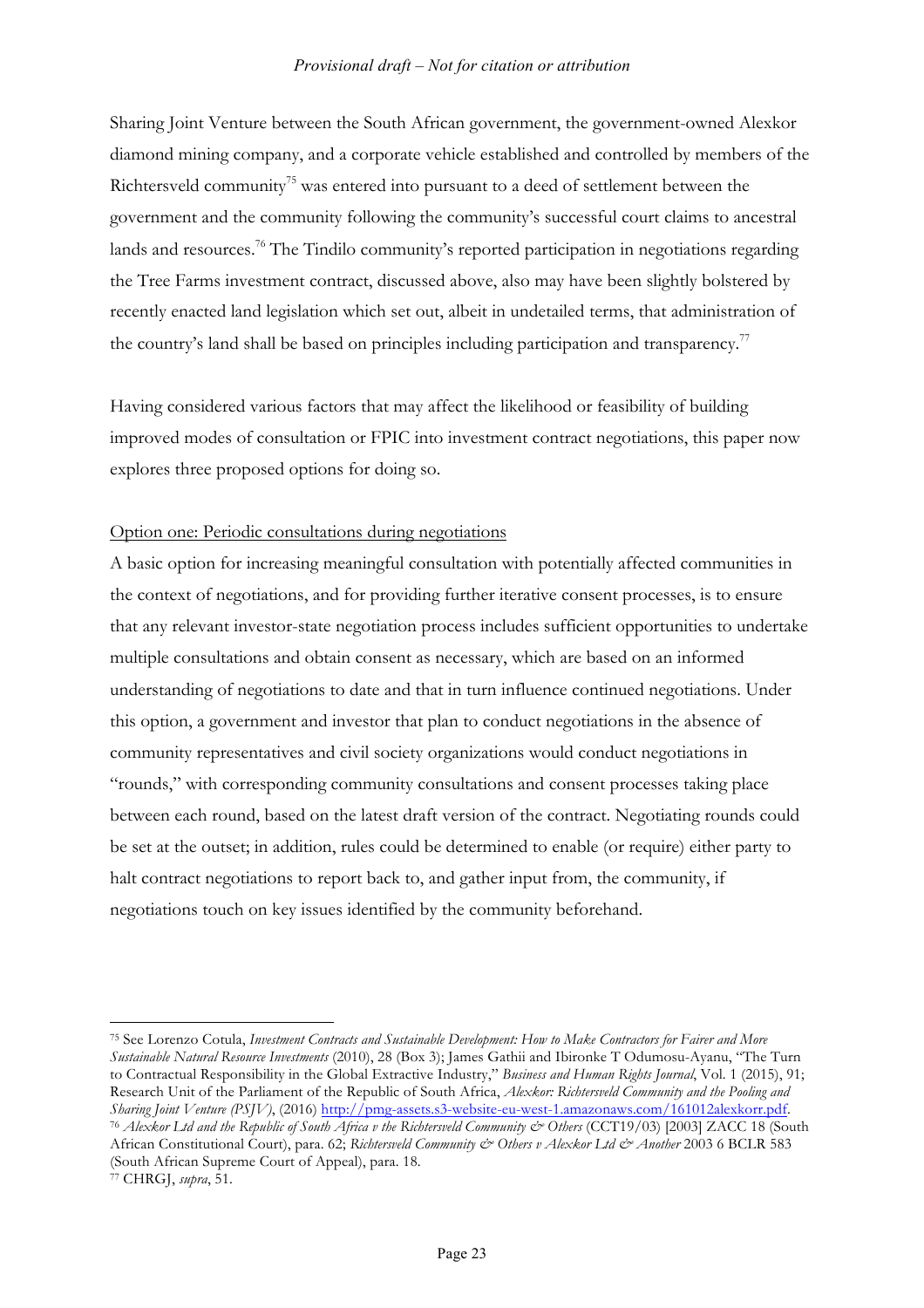To maximize the degree to which communities are able to participate, such processes could involve local public meetings that would allow for consultation with members of the community, as well as their representatives, and local civil society groups. As for any consultation process, specific strategies may be needed to facilitate the meaningful participation of marginalized subgroups of the community, such as ensuring meetings are convened at accessible times, convening separate meetings for different subgroups, and providing for appropriate translation into local languages. Radio, SMS, and other communications technology could be used to share information and publicize meetings. Where appropriate, online contract repositories could also be used to publish draft versions of contracts, along with resources that make it easier for affected persons and their advisers to understand the implications of the draft contract and to formulate their subsequent submissions to the negotiating parties.<sup>78</sup>

Where there are credible concerns regarding the sensitivity of information contained within the contract, consultations could be conducted with a lightly redacted version of the draft agreement. Alternatively, consultations could take place solely with community representatives and local civil society groups on a confidential basis, on the understanding that information of a general nature would then be the subject of more widespread consultations with community members. Another alternative in such circumstances would be to adopt a process similar to the U.S. government's consultation process around trade treaties, which involves providing information to, and seeking comment from, multi-stakeholder advisory committees before and during the negotiation of such treaties.<sup>79</sup> In a local community context, consultative committees could include representatives from any traditional community decision-making structures as well as members of subgroups such as women, religious minorities, youth, workers, and so on, as well as representatives from civil society organizations that support them.

The likelihood of governments and investors agreeing to community demands for this option may be bolstered by the fact that this option shares some features with existing consultation processes, and provides avenues to protect sensitive information. Negotiators may, however, be reluctant to halt negotiations when they have gained momentum; mechanisms would be needed to ensure that the breaks between negotiation rounds are sufficiently long, and can be periodically

<sup>78</sup> For example, OpenLandContracts.org hosts investment contracts between investors and host governments relating to agriculture and forestry investments; each contract is accompanied by plain language summaries of the contract's key social, environmental, fiscal, and operational provisions: http://OpenLandContracts.org. ResourceContracts.org provides a similar platform for oil, gas and mining contracts: http://ResourceContracts.org. <sup>79</sup> "A Note on Stakeholder Consultation," *Tradewinds: The official blog of the United States Trade Representative* (2014), https://ustr.gov/about-us/policy-offices/press-office/blog/2014/February/a-note-on-stakeholder-consultation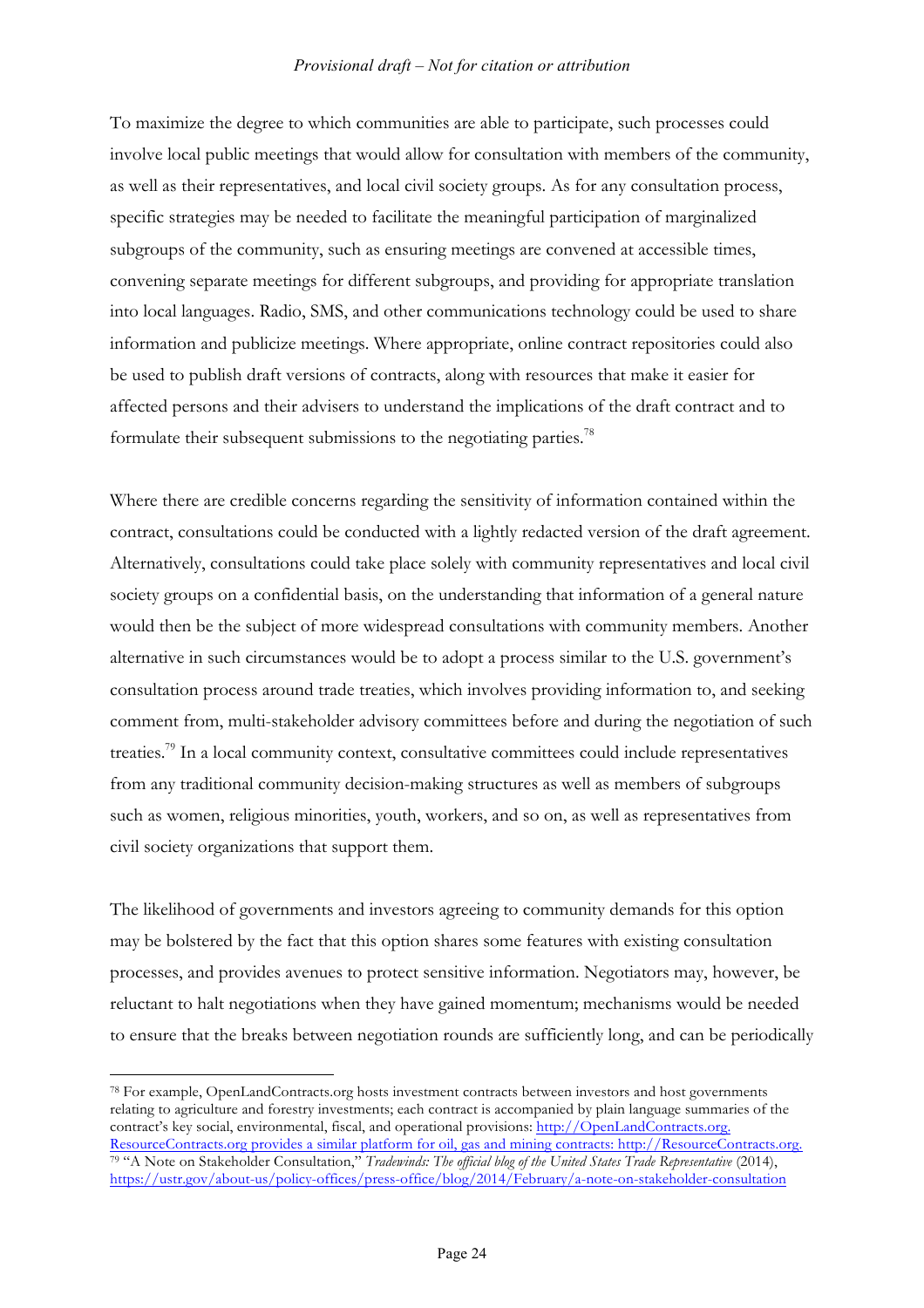triggered, to ensure the community has ample opportunity to follow developments and offer its perspective.

### *Opportunities and challenges*

 $\overline{a}$ 

This option deepens consultations with communities beyond mere one-off  $ex$  *ante* consultations,  $80$ by providing the community with regular updates on negotiations and, if carried out meaningfully, providing opportunities for community members to influence and shape negotiations. The lack of community or civil society presence at negotiations, however, renders community members reliant on other actors to stay updated on the progress of negotiations. Absence from the negotiating table also limits the community's ability to shape the agenda of contract negotiations and to ensure that their concerns are adequately reflected in the structure and substance of the investment contract. Any restrictions on a community's access to the draft agreement would also significantly undermine its ability to participate meaningfully, given the importance of the wording of contract clauses.

Another challenge with this approach would be ensuring that breaks between negotiation rounds allowed a sufficient amount of time to enable the consultation to take place meaningfully. This may be hard to achieve when negotiations move quickly unless clear criteria for triggering a break in negotiations are set out. Yet negotiating timetables may not allow for adequate consultation with communities. Even when a community has a representative in the room, the involvement of different segments of the community may be limited because of time pressures faced by the investor or company, as community elders found in the Ekati Diamond Mine negotiations. <sup>81</sup> This highlights the even greater difficulties that non-represented communities may face.

Overall, this option holds some potential for improving consultation processes at the negotiation stage, by ensuring that communities are aware of developments and, potentially, can voice concerns and shape negotiations while they take place (though this will depend on the degree to which either party to the negotiations accurately reports back to the community and allows for

<sup>80</sup> For an example of the shortcomings of solely conducting ex ante consultations in the extractive industries context, see Kienzler, *supra*, 45 ("A civil society representative noted that the government engaged with them in advance of negotiations for a mining agreement. However, despite the CSO's efforts to have local communities included in the actual negotiations, they were not consulted in any way during talks, nor did the government or the company come back after the deal was completed to inform the people what was agreed to.")

<sup>81</sup> Weitzner, *supra*, 13 ("'When the negotiation was happening, the Elders weren't informed until it was too late,' one Elder said. 'But even though when the negotiators came back to the Elders to give them information, it was already processed. They were informed, but then it was too late. And the government was already ahead with the mines.'").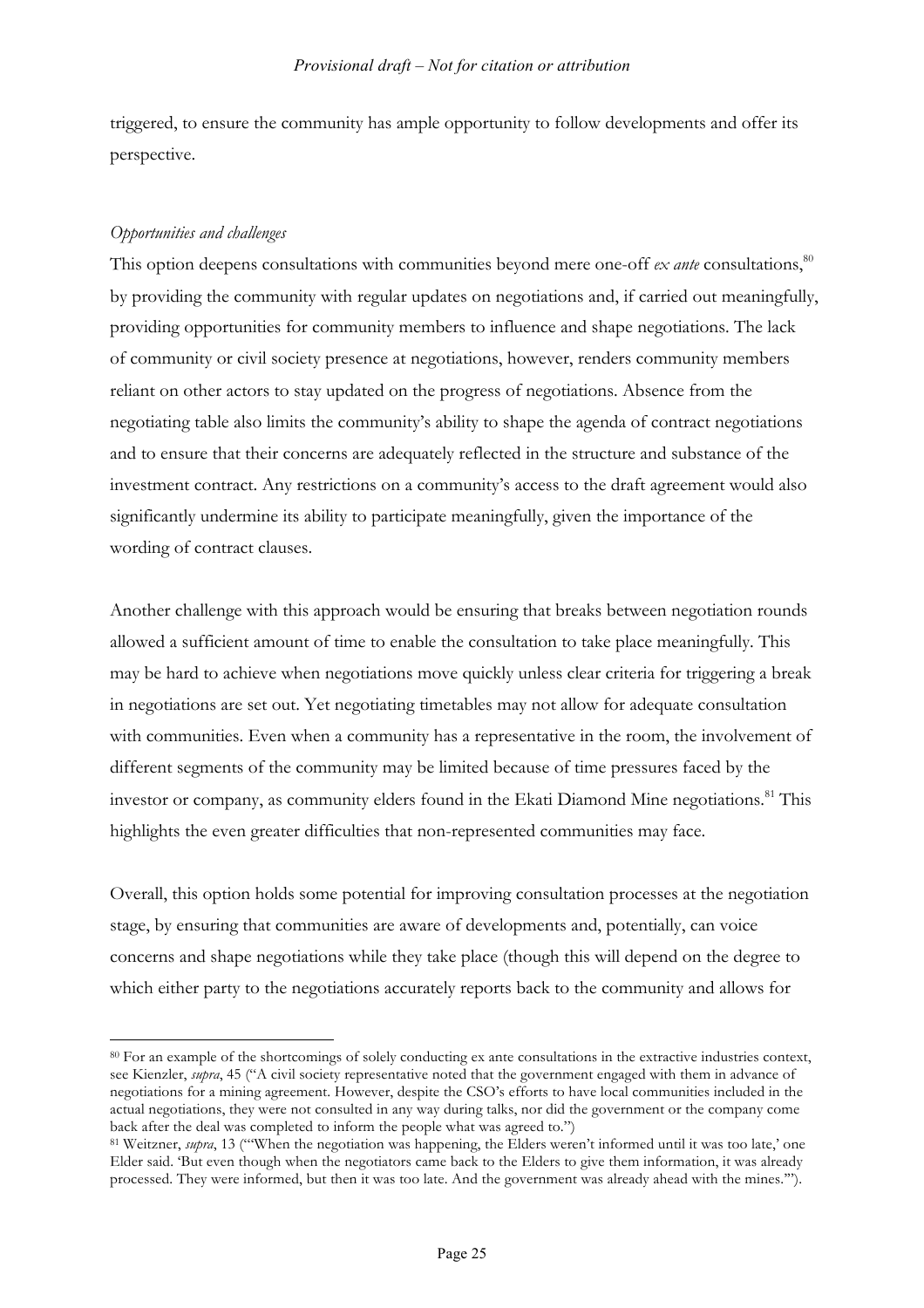community perspectives to influence negotiations). The option is less attractive as a means of ensuring FPIC: while communities may be more "informed," and while such processes would take place "prior" to the contract being finalized, the degree to which any consent is "free" may be undermined by the lack of opportunity, to consider alternative options unless the option of withholding consent and effectively vetoing the project remains on the table.

#### Option two: Community participation in negotiations, as a non-party

A second option for improved consultation and FPIC at the contract negotiation stage involves community representatives being present at, and directly participating in, investment contract negotiations, but not actually signing the agreement as a contractual party. Contracting parties would determine the exact boundaries of the community representatives' participation in negotiations. The degree to which the community's representatives were able to participate would also be influenced by their ability and willingness to follow and participate in discussions, and may also be affected by the attitudes of the government and company negotiators. Under such an arrangement, community representatives may need time and resources for capacity building and preparation, as well as ongoing support, for example, from an adequately trained interpreter and, potentially, from legal advisors or civil society allies. Community representatives would also benefit from reserving the right to put negotiations on hold if more time is needed to consult with their community members to obtain input on unexpected proposals or developments.

Representatives of communities and civil society organizations have already participated in negotiations with host governments and investors in ways similar to the approach outlined in this option. Examples include: the aforementioned reported inclusion of the Tindilo community in negotiations for an investment contract for the Tree Farms Sudan tree plantation and forestry conservation project in Southern Sudan (which had an annexed Community Support Program agreement between the community and the government); $^{82}$  the participation by Aboriginal representatives in contractual negotiations for the Ekati Diamond Mine, also discussed above;<sup>83</sup> and Afghanistan EITI's presence as an observer of investment contract negotiations for an extractive project.<sup>84</sup>

The exact mechanism for determining who will represent the community at negotiations will vary. While traditional councils or decision-making structures may be appropriate, these should be

<sup>82</sup> CHRGJ, *supra*, 16. 83 Weitzner, *supra*, 6; Affolder, *supra*, 156; O'Faircheallaigh, *supra*, Chapter 8.

<sup>84</sup> Kienzler, *supra*, 45.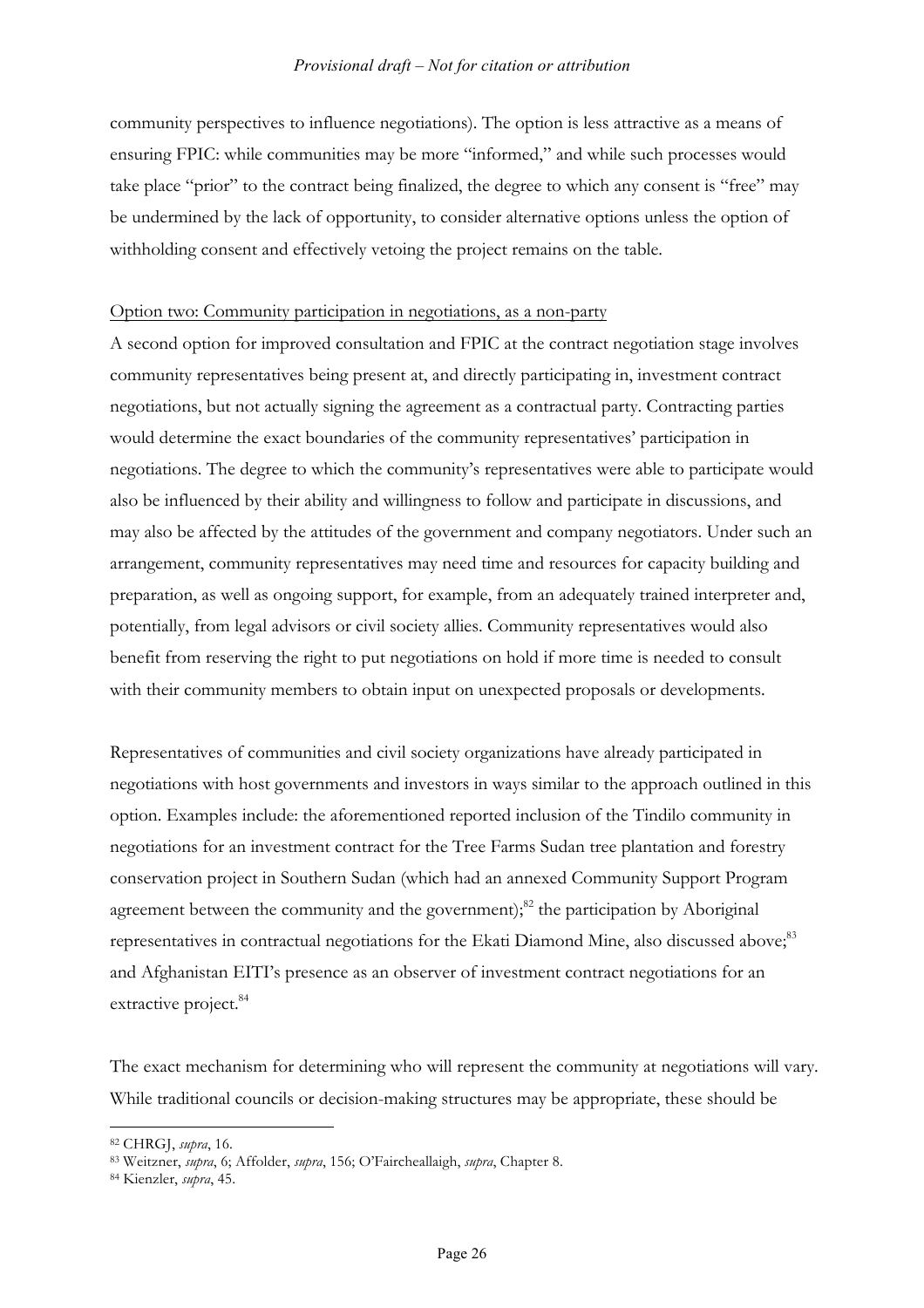supplemented by representatives from relevant subgroups as needed to ensure all perspectives are represented.85 Also, as noted under option one, above, it will still be vital for community representatives to regularly report back to, and consult with, community members regarding the negotiations to ensure community members remain informed and can offer their opinions on new developments.

Despite not being a formal party to any investment contract negotiated under this option, communities can use their participation in negotiations to bolster the enforceability of related community-investor or community-government agreements, which can be referenced in, or annexed to, the investment contract between the investor and the state. For instance, the Community Support Program agreement for the Tindilo community is referenced in the investment contract for that project.<sup>86</sup> Communities can also seek to include third party beneficiary clauses in the investment contract, $^{87}$  though it is not yet common for such clauses to be created to the benefit of affected communities in investment contracts. Such clauses could identify the community as having enforceable rights under the investment contract—for instance, regarding investor obligations to protect the environment or avoid human rights impacts.<sup>88</sup>

#### *Opportunities and challenges*

 $\overline{a}$ 

This option would immediately increase the community's access to information regarding the negotiations, and would provide another forum for community representatives to communicate and share their perspectives with the government and the investor. Being in the negotiation room also creates more opportunities for community representatives to influence negotiations—both substantively and, if negotiations are proceeding too quickly or if a break is needed to allow for further consultation with community members, procedurally.

<sup>&</sup>lt;sup>85</sup> For instance, during the negotiations for the Ekati Diamond Mine, the Lutsel K'e Dene's council represented that community in negotiations, resulting in youth groups and Elders feeling that their views were not sufficiently represented: Weitzner, *supra*, 12-3.

<sup>86</sup> Land Title Agreement between Ministry of Agriculture & Forestry, Central Equatoria State and Tree Farms Sudan Ltd., 2008, Art 4.6, available at Open Land Contracts, http://www.openlandcontracts.org/contract/ocds-591adf-2526678534/view#/pdf/page/2/annotation/24035.

<sup>87</sup> In the agricultural context, see, e.g., Memorandum of Understanding between the Sierra Leone Ministry of Agriculture, Forestry and Food Security, Ministry of Finance and Economic Development, Ministry of Trade and Industry, and Sierra Land Development Ltd., 2013, Art. 6, Appendix, Arts. 10-11 (Granting third party beneficiary rights to the investor's shareholders, contractors and subcontractors with regard to a stabilization clause and a clause prohibiting nationalization and expropriation).

http://www.openlandcontracts.org/contract/ocds-591adf-2317427356/view#. In the extractive industries context, see, e.g., Mineral development agreement between the government of the republic of Liberia, Western Cluster Limited, Sesa Goa Limited, Bloom Fountain Limited, and Elenilto Minerals & Mining LLC, 2011, Art. 27.9 (Granting third party beneficiary rights to the investors' shareholders to invoke mediation and arbitration rights), http://resourcecontracts.org/contract/ocds-591adf-6207349867/view#/pdf.

<sup>88</sup> International Senior Lawyers Project and Columbia Center on Sustainable Investment, *Guide to Land Contracts: Forestry Projects* (2017), 8, http://ccsi.columbia.edu/files/2017/01/GuidetoLandContracts-ForestryProjects.pdf.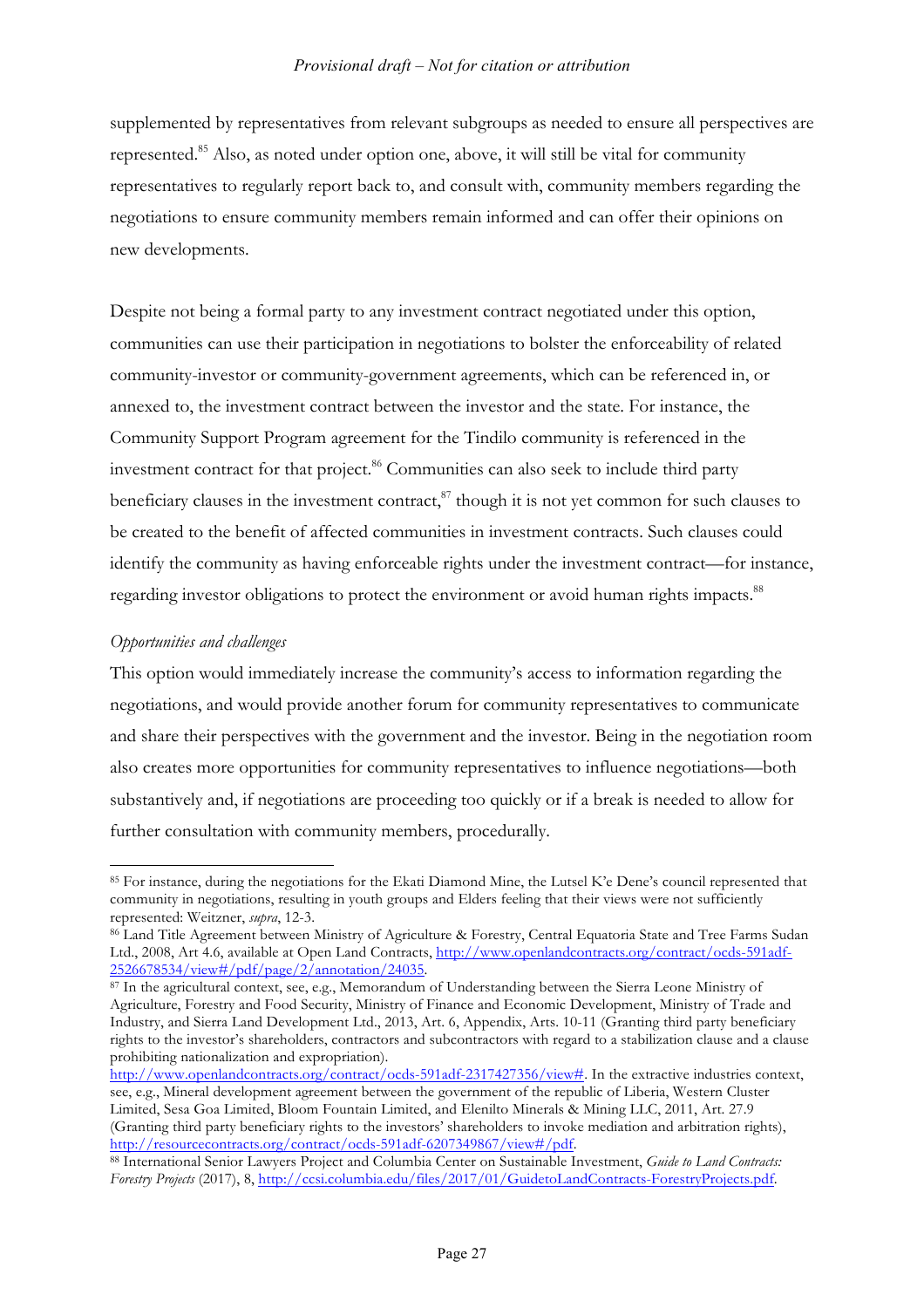The principal challenge of this option is that the community's ability to influence negotiations might be undermined by the fact that it is not a formal party to the agreement. Not being a party means that there is no guarantee that the community will be able to shape what is agreed upon.

This approach creates the potential for improved consultation, given that community representatives will be more informed regarding the direction negotiations take, and will be wellplaced to seek to influence negotiations as they take place. It also can contribute to ensuring communities are informed, as required by FPIC requirements. However, to the extent that communities risk having their views ignored during negotiations this option may struggle to be an adequate instantiation of meaningful consultation or FPIC.

#### Option three: Including the community as a party / Tripartite investment contracts

A third option for improved consultation and FPIC at the contract negotiation stage would involve the community being a party to the investment contract, making the contract a tripartite<sup>89</sup> or "multi-actor"<sup>90</sup> investment contract, with the host government, the investor, and the local community (or communities) as parties. The contract would set out the government's and investor's obligations with regard to the investment as it normally would in an investor contract. Depending on how the contract is structured, the community could obtain enforceable rights to hold either actor to account if they were in breach of the contract.

Examples of other types of tripartite contracts between governments, investors, and affected communities exist, but only provide a limited insight into what a tripartite investment contract would include and how it would operate in practice. Mozambique requires mining companies to enter into tripartite memoranda of understanding with the government and certain families or communities who may face resettlement, with such memoranda detailing the amount of compensation the company will pay to those families or communities.<sup>91</sup> Tripartite agreements have been negotiated in Canada, also in the context of extractive industries. For instance, a socioeconomic agreement for the Diavik Diamonds Project was entered into between the investor (Diavik Diamond Mines Inc., owned by Rio Tinto), the government of the Northwest Territories

<sup>&</sup>lt;sup>89</sup> Boudreaux and Neyman, *supra*, pp. 37-38;<br><sup>90</sup> Ibironke T. Odumosu-Ayanu, Governments, Investors and Local Communities: Analysis of a Multi-Actor Investment Contract Framework, *Melbourne Journal of International Law*, Vol 15(2) (2014) (hereafter "Odumosu-Ayanu, MJIL"); Ibironke T. Odumosu-Ayanu, "Multi Actor Contracts, Competing Goals and Regulation of Foreign Investment," *University of New Brunswick Law Journal*, Vol 65 (2014) (hereafter "Odumosu-Ayanu, UNBLJ").  $91$  Mining Law No. 20/2014 (Mozambique), Art. 30.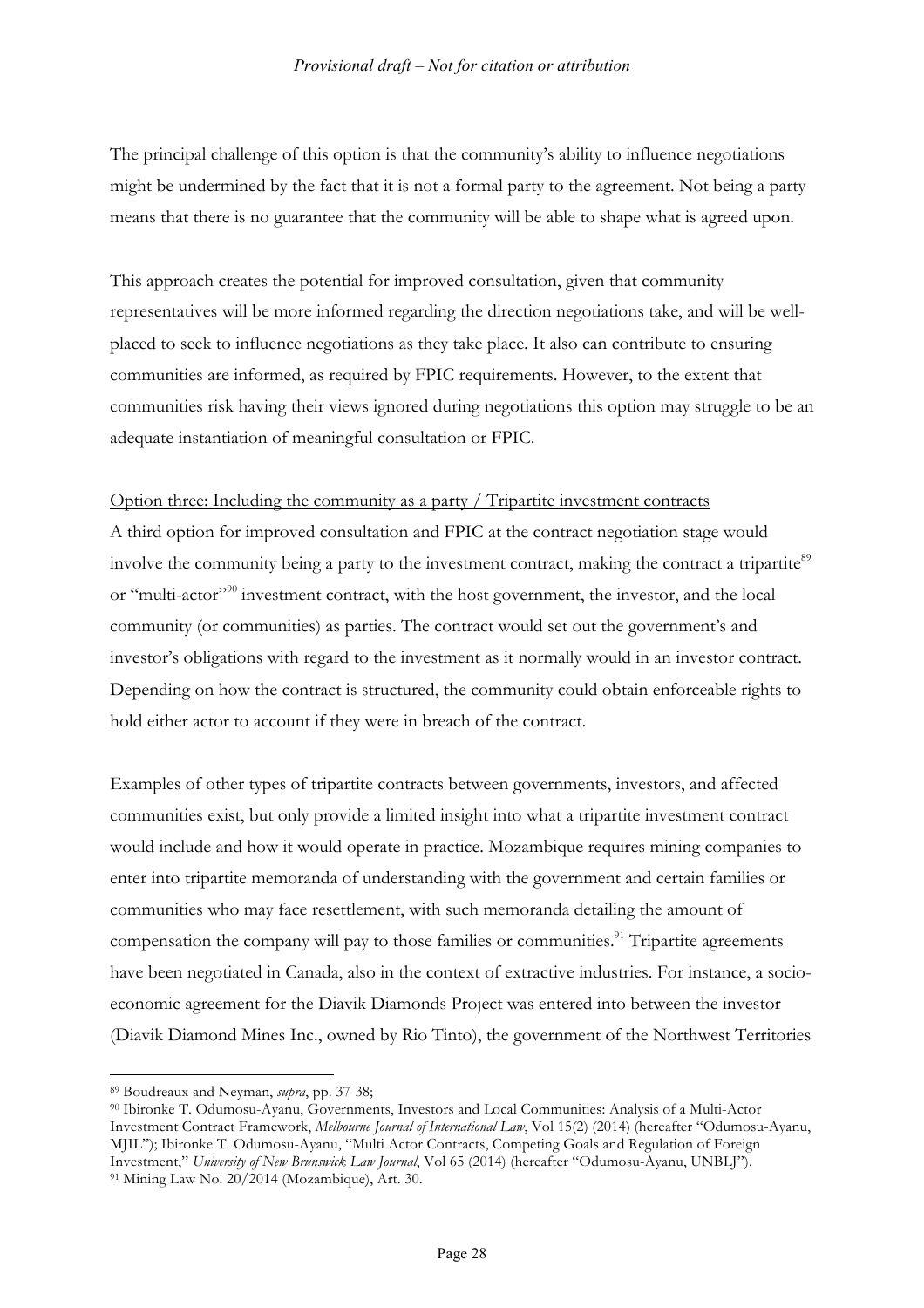of Canada, and five aboriginal signatories,<sup>92</sup> some of whom were involved in the Ekati Diamond Mine negotiations. The agreement focuses on benefit sharing, including employment creation, and environmental monitoring, and was used as the basis for five subsequent individual participation agreements with each aboriginal signatory.<sup>93</sup> A second example comes from the same Canadian territory; the Snap Lake environmental agreement has as its parties the Government of Canada, the Government of the Northwest Territories, the investor (De Beers Canada Mining Inc.), and four aboriginal signatories.<sup>94</sup> The agreement focused on environmental management. While both agreements detail important processes and mechanisms ancillary to the project—the Diavik agreement sets up an advisory board and details the company's benefit sharing commitments, while the Snap Lake agreement establishes an environmental monitoring agency to be established by the aboriginal signatories—neither cover the full range of issues usually included in investment contracts. Finally, the Pooling and Sharing Joint Venture between the South African government, Alexkor (a government-owned company), and a corporate vehicle for the Richtersveld community is an example of a tripartite investment contract, albeit of a very unique character. The agreement reportedly sees the two corporate parties pooling their marine and land mining rights and having equal representation on the Joint Board, with Alexkor entitled to a 51% share in the joint venture, and the community's company entitled to the remaining 49%.<sup>95</sup> This agreement has been noted to arise from unique factors, including a landmark court ruling in favor of the community, the community's legal ownership of mining rights, and significant government assistance and cooperation.<sup>96</sup>

Communities with prior experience with formal negotiations—such as indigenous communities that may have negotiated treaties with governments or community development agreements with companies—will be especially well placed to embark upon this mode of participation.<sup>97</sup> It has also

<sup>92</sup> Socio-Economic Monitoring Agreement between Diavik Diamond Mines Inc., The Government of the Northwest Territories, Dogrib Treaty 11 Council, Lutsel K'e Dene Band, North Slave Métis Alliance, Yellowknives Dene First Nation, and Kitikmeot Inuit Association (1999), http://ccsi.columbia.edu/files/2015/01/Canada-Northwest-Territories-and-Aboriginal-Peoples-Diavik-Diamond-Mines-1999-Agreement.pdf.

<sup>93</sup> Richard Missens et al, "Aboriginal partnerships in Canada: focus on the Diavik Diamond Mine," *Journal of Enterprising Communities: People and Places in the Global Economy*, Vol. 1 No. 1 (2007), 56-57.

<sup>94</sup> Environmental agreement between the Government of Canada, the Government of the Northwest Territories, De Beers Canada Mining Inc., Dogrib Treaty 11 Council, Lutsel K'e Dene Band, Yellowknives Dene First Nation, and North Slave Métis Alliance (2007), http://www.slema.ca/wp-content/uploads/2011/02/De-Beers-Final-Environmental-Agreement-PDF1.pdf.

<sup>95</sup> Cotula, *supra*, 28 (Box 3).

<sup>96</sup> Cotula, *supra*, 28 (Box 3).

<sup>97</sup> See Affolder, *supra,* 164 ("Why did this agreement happen at Ekati? Local Aboriginal groups were effective negotiators, with the legal and technical capacity to negotiate the agreements. One company official described the Aboriginal negotiators involved as 'the best negotiators in the world' given their decades-long experience with land claims negotiations.")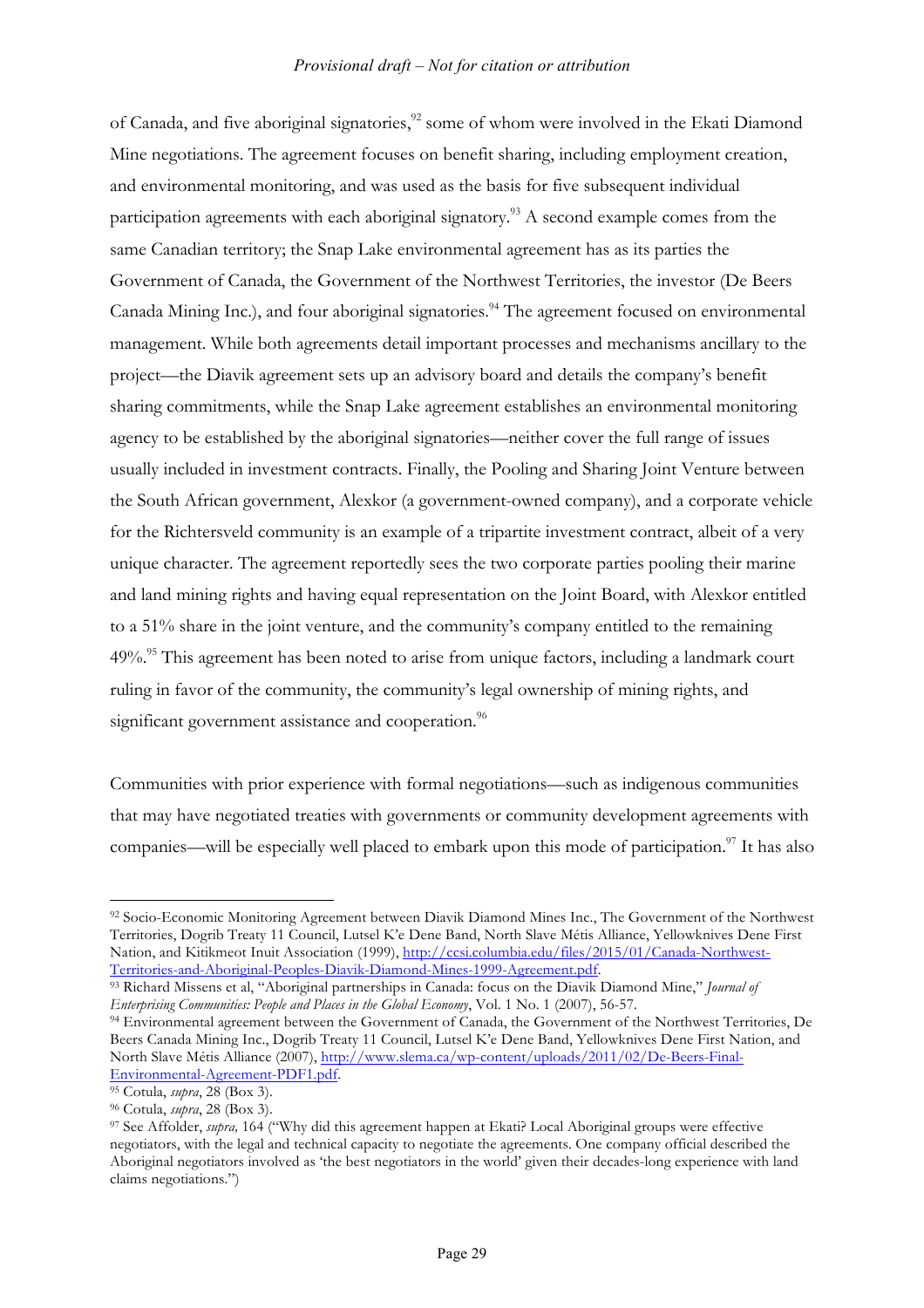been suggested that tripartite contracts may be more likely to work where there is a "special need for cooperation," a manageable number of contractual parties, and an expectation of cooperation—and not strategic stalling or opposition—towards reaching an agreement.<sup>98</sup>

#### *Opportunities and challenges*

Provided the project-affected community would have adequate time and access to sufficient resources, capacity building, and technical support, this option would strengthen the community's opportunity to be meaningfully consulted on, and to influence and potentially consent to, the exact parameters of the investment contract eventually agreed upon. Opportunities for communities to set the agenda of negotiations and exercise leverage over decision-making regarding the project's design are generally rare.<sup>99</sup> This option provides a genuine opportunity to do so, and may lead to investment contracts that minimize the adverse impacts of, and potentially leverage the benefits of, the investment projects.<sup>100</sup> Close participation in negotiations can also help to set expectations regarding the degree to which the community may wish to have a regular line of communication with the company and to be involved in future decision-making regarding the project when community members' rights may be affected—potentially including in the design of any resettlement plans and water management plans.

Tripartite contracts could also give the community rights to enforce the contract in the event of breaches of obligations by the government or investor. It would mean the community would have enforceable contractual rights against both the government and the investor once negotiations have been finalized, and that any "benefits" or local development projects that an investor is required to undertake are established in the context of full awareness of the community's stated priorities, and its ability to enforce them. Linking clauses important for the community to the validity of permissions for carrying out the investment—which is of supreme importance to the investor—could give the community more leverage to enforce its entitlements and hold the investor to account (though such clauses may be very difficult to achieve during negotiations). In addition, the prospect of an enforceable contract may also increase the likelihood that the company and government partners will properly engage with community

<sup>98</sup> Meinhard Doelle, "Regulating the Environment by Mediation and Contract Negotiation: A Case Study of the Dona Lake Agreement," *Journal of Environmental Law and Practice* Vol. 2 (1992), 212; referred to in Odumosu-Ayanu, UNBLJ, *supra*, 304.

<sup>99</sup> Affolder, *supra*, 173-4.

<sup>&</sup>lt;sup>100</sup> The presence of organized community members could also assist governments with low capacity who may not have the expertise or the political motivation to ensure that each aspect of the contract is sufficiently considered and adapted to the needs of the country and the local community.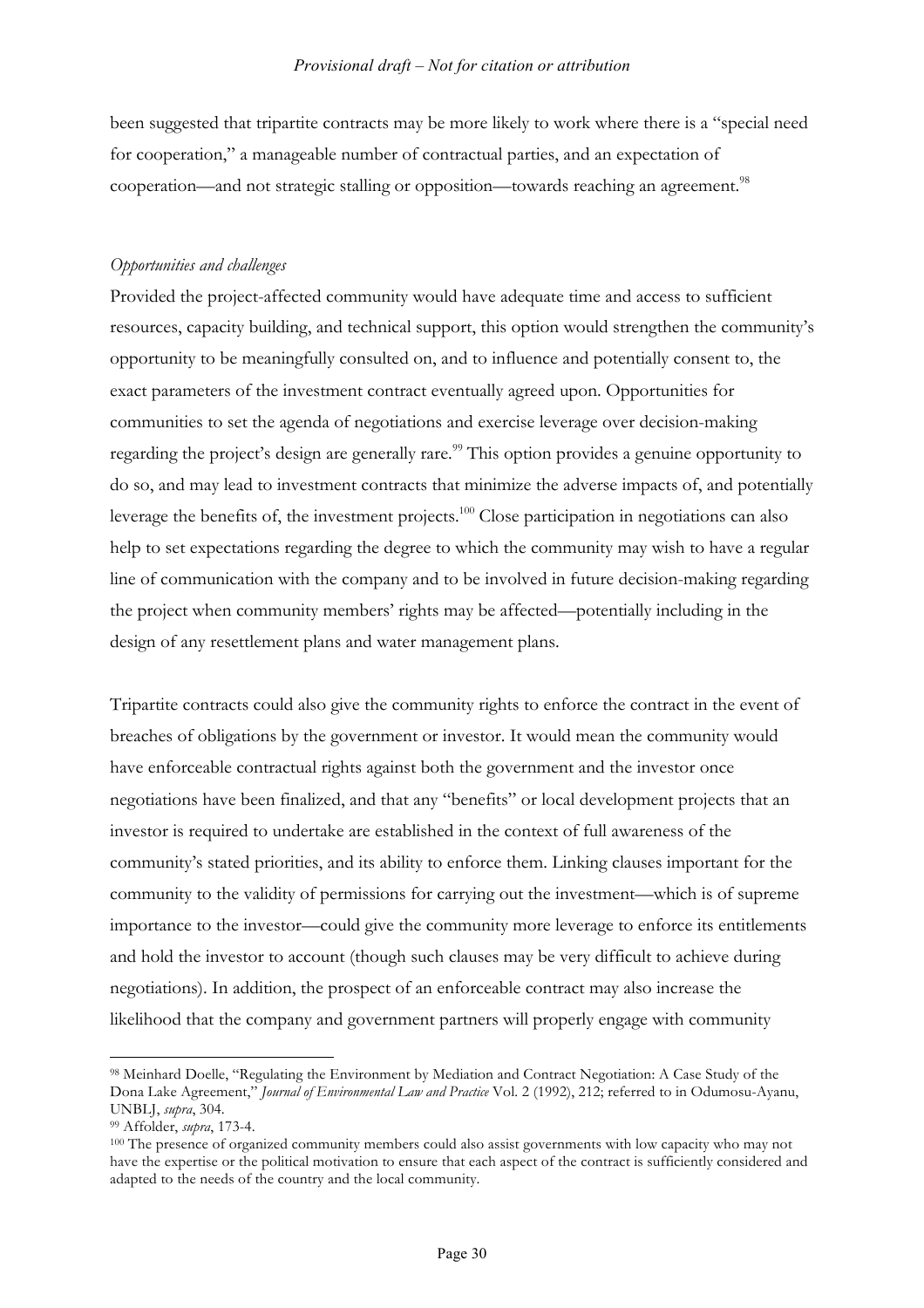proposals during negotiations, thereby bolstering the degree to which the community can participate and drive decision-making.

In common law jurisdictions, the community, by being a party to the contract, may also be able to invoke a rich body of contract law protections that are aimed at addressing inequality of bargaining power between the parties, including protections against unconscionable conduct, misrepresentation, undue influence, or duress.<sup>101</sup> These protections echo FPIC requirements that consent and consultation be "free," and may thus provide an additional means of enforcing FPIC and consultation rights. The availability of these protections could also create an additional incentive to the government and company to ensure that the principles of FPIC are complied with during the investment contract negotiation stage.

Challenges remain with this option. In many instances, the community will face power imbalances, which can only be partially mitigated, rather than alleviated, by capacity building, advice, sufficient time and resources to prepare, and the promise of contractual law protections. Companies may seek to "buy off" the community's resistance.<sup>102</sup> This option would also require a degree of cooperation and inclusiveness afforded by the government that has so far proven very rare. Further, questions remain as to how low-capacity governments, which may already struggle to negotiate advantageous investment contracts, would manage with a third party in the room.

In addition, community members participating in negotiations have reported many adverse impacts in doing so, including stress and consultation fatigue, as well as disputes within the community and with other communities regarding the amount and allocation of financial benefits.<sup>103</sup> There also is no guarantee that communities empowered to participate in negotiations will be able to successfully negotiate agreements that meet community concerns.<sup>104</sup> Despite these challenges, the prospect of tripartite investment contracts creates real possibilities for effectively building FPIC and consultation into investment contract negotiations.

<sup>101</sup> Odumosu-Ayanu, MJIL, *supra*, 27; Gathii and Odumosu-Ayanu, *supra*, 71.

<sup>102</sup> Affolder, *supra*, 173-174; Weitzner, *supra*, 11.

<sup>103</sup> *Weitzner*, *supra*, 16-18.

<sup>104</sup> Researchers studying the Tindilo community's involvement in negotiations noted that the resulting agreements were lopsided and written in "remarkably vague terms": CHRGJ, *supra*, 56 and 54. Similarly, community members from Lutsel K'e Dene noted that the agreement negotiated "had some serious flaws": Weitzner, *supra*, 29.